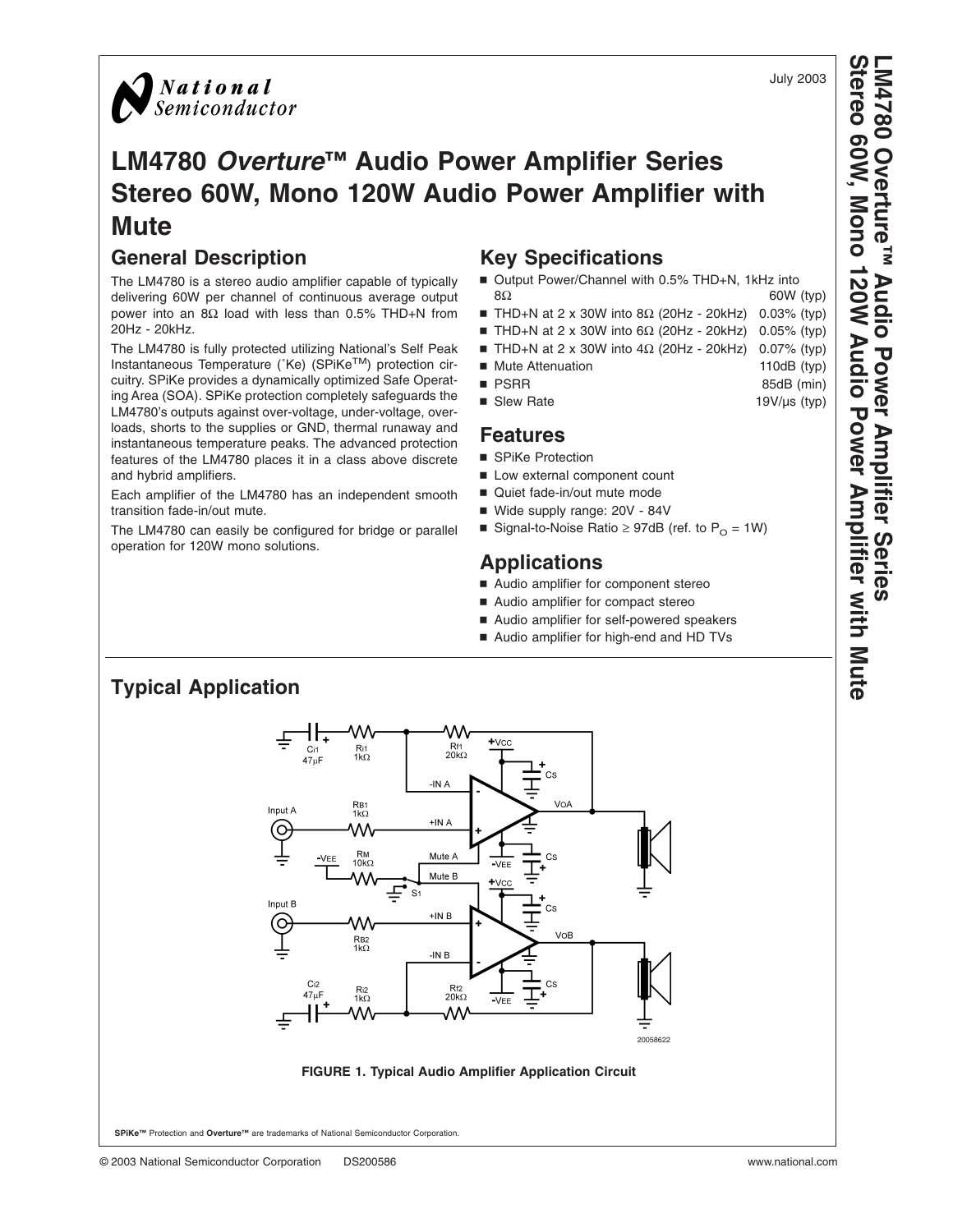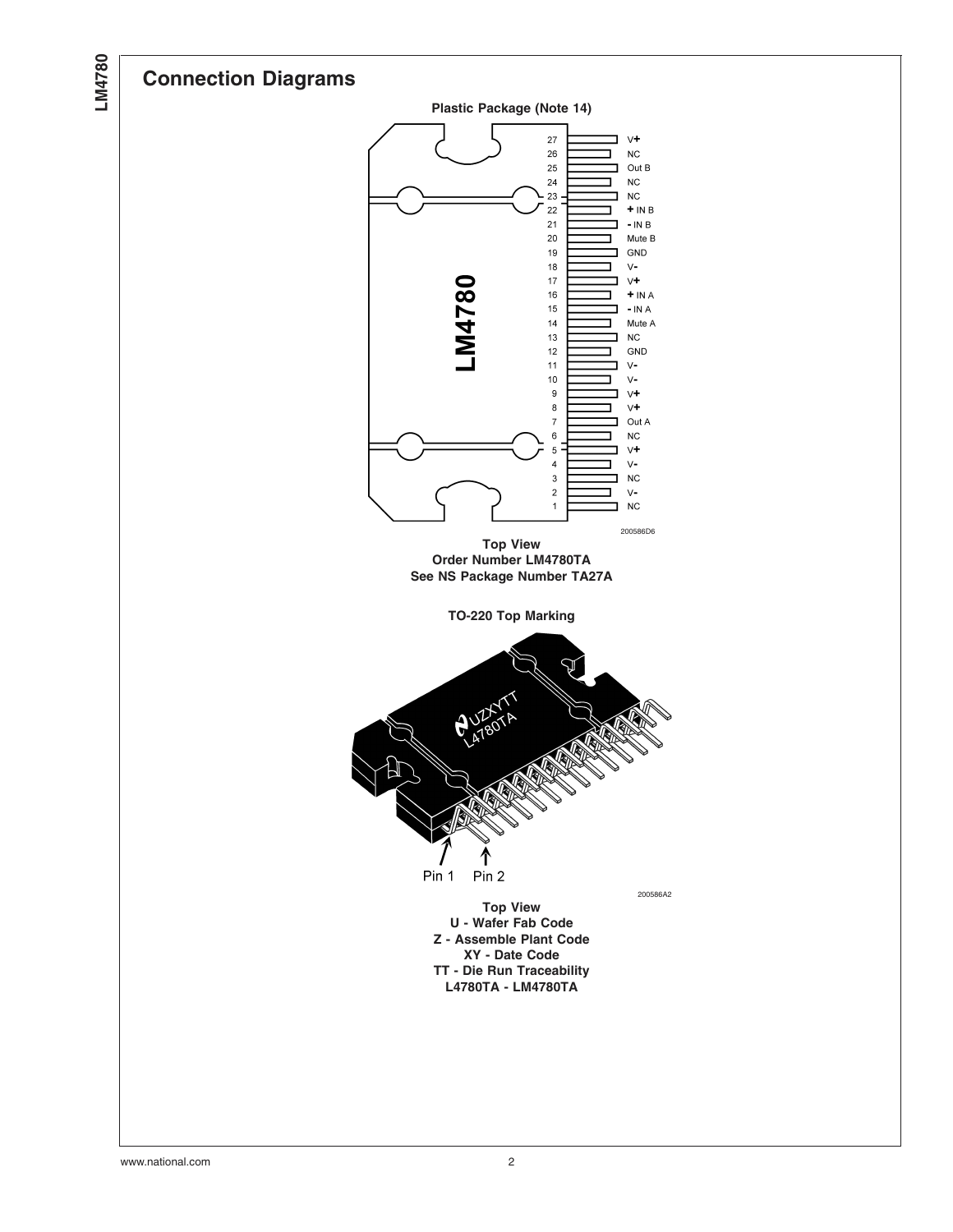## **Absolute Maximum Ratings (Notes [1,](#page-3-0)**

#### [2\)](#page-3-0)

**If Military/Aerospace specified devices are required, please contact the National Semiconductor Sales Office/ Distributors for availability and specifications.**

| Supply Voltage IV <sup>+</sup> I + IV <sup>-</sup> I |                              |
|------------------------------------------------------|------------------------------|
| (No Signal)                                          | 94V                          |
| Supply Voltage $ V^+ $ + $ V^- $                     |                              |
| (Input Signal)                                       | 84V                          |
| Common Mode Input Voltage                            | $(V^+$ or $V^-$ ) and        |
|                                                      | $ V^+ $ + $ V^- $ $\leq$ 80V |
| Differential Input Voltage (Note 13)                 | 60V                          |
| <b>Output Current</b>                                | <b>Internally Limited</b>    |
| Power Dissipation (Note 3)                           | <b>125W</b>                  |
| <b>ESD Susceptability (Note 4)</b>                   | 3.0kV                        |
| ESD Susceptability (Note 5)                          | 200V                         |
| Junction Temperature $(T_{JMAX})$ (Note 9)           | 150°C                        |
|                                                      |                              |

| Soldering Information     |                                     |
|---------------------------|-------------------------------------|
| TA Package (10 seconds)   | $260^{\circ}$ C                     |
| Storage Temperature       | $-40^{\circ}$ C to $+150^{\circ}$ C |
| <b>Thermal Resistance</b> |                                     |
| $\theta_{IA}$             | $30^{\circ}$ C/W                    |
| $\theta_{\text{AC}}$      | $0.8^{\circ}$ C/W                   |

## **Operating Ratings (Notes [1, 2\)](#page-3-0)**

Temperature Range

| ${\sf T}_{\sf MIN}\le {\sf T}_{\sf A}\le {\sf T}_{\sf MAX}$ | $-20^{\circ}$ C $\leq$ T <sub>A</sub> $\leq$ +85 $^{\circ}$ C |
|-------------------------------------------------------------|---------------------------------------------------------------|
| Supply Voltage $ V^+ $ + $ V^- $                            | $20V \leq V_{\text{TOTAL}} \leq 84V$                          |

**Note:** Operation is guaranteed up to 84V; however, distortion may be introduced from **SPiKe** protection circuitry if proper thermal considerations are not taken into account. Refer to the **Thermal Considerations** section for more information.

## **Electrical Characteristics** (Notes [1, 2\)](#page-3-0)

The following specifications apply for V<sup>+</sup> = +35V, V<sup>-</sup> = -35V, I<sub>MUTE</sub> = -1mA and R<sub>L</sub> = 8 $\Omega$  unless otherwise specified. Limits apply for  $T_A = 25^{\circ}$ C.

| <b>Symbol</b>                | <b>Parameter</b>             | <b>Conditions</b>                                   | <b>LM4780</b>  |                | <b>Units</b>    |
|------------------------------|------------------------------|-----------------------------------------------------|----------------|----------------|-----------------|
|                              |                              |                                                     | <b>Typical</b> | Limit          | (Limits)        |
|                              |                              |                                                     | (Note 6)       | (Notes 7, 8)   |                 |
| $ V^+  +  V^- $              | Power Supply Voltage (Note   | $GND - V^- \geq 9V$                                 | 18             | 20             | $V$ (min)       |
|                              | 10)                          |                                                     |                | 84             | $V$ (max)       |
| $A_{\mathsf{M}}$             | Mute Attenuation             | $I_{MUTE} = 0mA$                                    | 110            | 80             | $dB$ (min)      |
|                              |                              | $THD+N = 0.5\%$ (max)                               |                |                |                 |
|                              |                              | $f = 1$ kHz; $f = 20$ kHz                           |                |                |                 |
| $P_{\rm O}$                  | Output Power (RMS)           | $ V^+  =  V^-  = 25V$ , R <sub>L</sub> = $4\Omega$  | 55             | 50             | $W$ (min)       |
|                              |                              | $ V^+  =  V^-  = 30V$ , R <sub>1</sub> = 6 $\Omega$ | 55             | 50             | $W$ (min)       |
|                              |                              | $ V^+  =  V^-  = 35V$ , R <sub>L</sub> = 8 $\Omega$ | 60             | 50             | $W$ (min)       |
|                              |                              | $P_{\Omega}$ = 30W, f = 20Hz - 20kHz                |                |                |                 |
|                              | Total Harmonic Distortion +  | $A_V = 26dB$                                        |                |                |                 |
| THD+N                        | Noise                        | $ V^+  =  V^-  = 25V$ , R <sub>1</sub> = 4 $\Omega$ | 0.07           |                | $\%$            |
|                              |                              | $ V^+  =  V^-  = 30V$ , R <sub>1</sub> = 6 $\Omega$ | 0.05           |                | $\%$            |
|                              |                              | $ V^+  =  V^-  = 35V$ , R <sub>1</sub> = 8 $\Omega$ | 0.03           |                | $\%$            |
|                              | Channel Separation (Note 11) | $P_{O} = 10W$ , f = 1kHz                            | 70             |                | dВ              |
| $\mathsf{X}_{\mathsf{talk}}$ |                              | $P_{\Omega} = 10W$ , f = 10kHz                      | 72             |                | dB              |
| <b>SR</b>                    | <b>Slew Rate</b>             | $V_{IN} = 2.0V_{P-P}$ , $t_{BISE} = 2ns$            | 19             | 8              | $V/\mu s$ (min) |
| $I_{DD}$                     | <b>Total Quiescent Power</b> | $V_{CM} = 0V$ ,                                     | 110            | 170            | $mA$ (max)      |
|                              | <b>Supply Current</b>        | $V_{O} = 0V, I_{O} = 0A$                            |                |                |                 |
| $V_{OS}$                     | Input Offset Voltage         | $V_{CM} = 0V$ , $I_{O} = 0mA$                       | $\mathbf{1}$   | 10             | $mV$ (max)      |
| $\mathsf{I}_\mathsf{B}$      | Input Bias Current           | $V_{CM} = 0V$ , $I_{O} = 0mA$                       | 0.2            | 1              | $\mu A$ (max)   |
| $I_{\rm O}$                  | <b>Output Current Limit</b>  | $ V^+  =  V^-  = 20V$ , $t_{ON} = 10$ ms            | 11.5           | $\overline{7}$ | $A$ (min)       |
| $\tilde{V}_{OD}$             | Output Dropout Voltage       | $ V^* - V_O $ , $V^* = 28V$ , $I_O = +100mA$        | 1.6            | 2.0            | $V$ (max)       |
|                              | (Note 12)                    | $ V - V_0 $ , $V = -28V$ , $I_0 = -100mA$           | 2.5            | 3.0            | $V$ (max)       |
|                              |                              | $V^+ = 40V$ to 20V, $V^- = -40V$ ,                  | 120            | 85             | $dB$ (min)      |
| <b>PSRR</b>                  | Power Supply Rejection Ratio | $V_{CM} = 0V, I_{O} = 0mA$                          |                |                |                 |
|                              | (Note 15)                    | $V^+ = 40V$ , $V^- = -40V$ to -20V,                 | 105            | 85             | $dB$ (min)      |
|                              |                              | $V_{CM} = 0V$ , $I_{O} = 0mA$                       |                |                |                 |
| <b>CMRR</b>                  | Common Mode Rejection Ratio  | $V^+ = 60V$ to 20V, $V^- = -20V$ to -60V,           | 110            | 85             | $dB$ (min)      |
|                              | (Note 15)                    | $V_{CM}$ = 20V to -20V, $I_{O}$ = 0mA               |                |                |                 |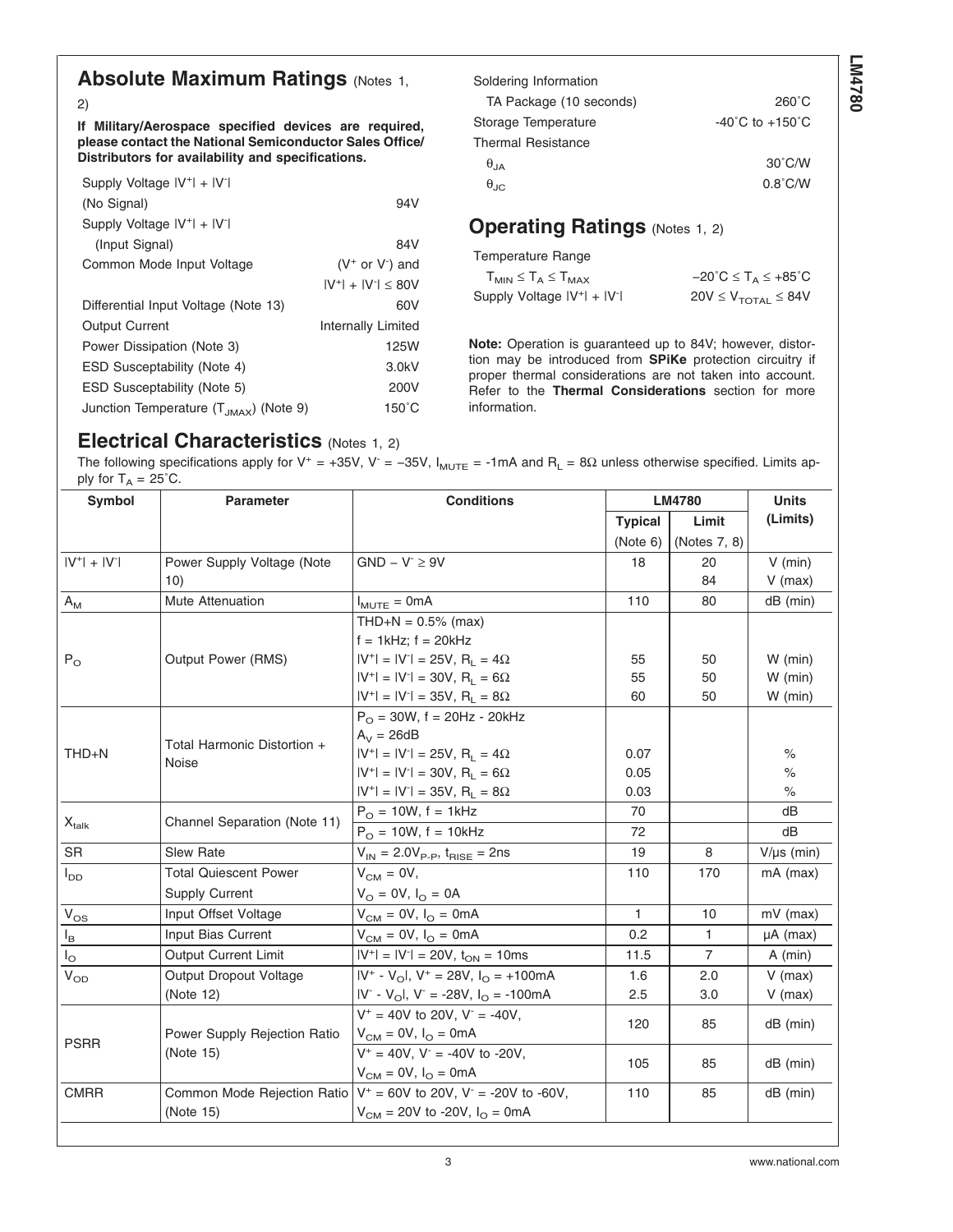#### **Electrical Characteristics** (Notes 1, 2) (Continued)

<span id="page-3-0"></span>The following specifications apply for V<sup>+</sup> = +35V, V<sup>-</sup> = -35V, I<sub>MUTE</sub> = -1mA and R<sub>L</sub> = 8 $\Omega$  unless otherwise specified. Limits apply for  $T_A = 25^{\circ}$ C.

| <b>Symbol</b> | <b>Parameter</b>           | <b>Conditions</b>                                     |                | <b>LM4780</b>  |               |
|---------------|----------------------------|-------------------------------------------------------|----------------|----------------|---------------|
|               |                            |                                                       | <b>Typical</b> | Limit          | (Limits)      |
|               |                            |                                                       | (Note 6)       | (Notes 7, 8)   |               |
| $A_{VOL}$     | Open Loop Voltage Gain     | $R_1 = 2k\Omega$ , $\Delta V_0 = 40V$                 | 115            | 90             | $dB$ (min)    |
| <b>GBWP</b>   | Gain Bandwidth Product     | $f_{IN}$ = 100kHz, $V_{IN}$ = 50mV <sub>BMS</sub>     | 8              | $\overline{2}$ | MHz (min)     |
| $e_{IN}$      | <b>Input Noise</b>         | IHF-A-Weighting Filter,                               | 2.0            | 10             | $\mu$ V (max) |
|               |                            | $R_{IN}$ = 600 $\Omega$ (Input Referred)              |                |                |               |
|               | Signal-to-Noise Ratio      | $P_{\Omega}$ = 1W <sub>BMS</sub> ; A-Weighted Filter  | 97             |                | dB            |
| <b>SNR</b>    |                            | $f_{IN}$ = 1kHz, $R_S$ = 25 $\Omega$                  |                |                |               |
|               |                            | $P_{\Omega}$ = 50W <sub>BMS</sub> ; A-Weighted Filter | 114            |                | dB            |
|               |                            | $f_{IN}$ = 1kHz, R <sub>S</sub> = 25 $\Omega$         |                |                |               |
| <b>IMD</b>    | Intermodulation Distortion | 60Hz, 7kHz, 4:1 (SMPTE)                               | 0.004          |                | $\%$          |
|               |                            | 60Hz, 7kHz, 1:1 (SMPTE)                               | 0.009          |                | $\%$          |

Note 1: All voltages are measured with respect to the ground pins, unless otherwise specified.

**Note 2:** Absolute Maximum Ratings indicate limits beyond which damage to the device may occur. Operating Ratings indicate conditions for which the device is functional, but do not quarantee specific performance limits. Electrical Characteristics state DC and AC electrical specifications under particular test conditions which guarantee specific performance limits. This assumes that the device is within the Operating Ratings. Specifications are not guaranteed for parameters where no limit is given; however, the typical value is a good indication of device performance.

Note 3: The maximum power dissipation must be de-rated at elevated temperatures and is dictated by T<sub>JMAX</sub>, θ<sub>JC</sub>, and the ambient temperature T<sub>A</sub>. The maximum allowable power dissipation is P<sub>DMAX</sub> = (T<sub>JMAX</sub> -T<sub>A</sub>)/θ<sub>JC</sub> or the number given in the Absolute Maximum Ratings, whichever is lower. For the LM4780, T<sub>JMAX</sub> = 150<sup>°</sup>C and the typical  $\theta$ <sub>JC</sub> is 0.8°C/W. Refer to the Thermal Considerations section for more information.

**Note 4:** Human body model, 100pF discharged through a 1.5kΩ resistor.

**Note 5:** Machine Model: a 220pF - 240pF discharged through all pins.

**Note 6:** Typical specifications are measured at 25˚C and represent the parametric norm.

**Note 7:** Tested limits are guaranteed to National's AOQL (Average Outgoing Quality Level).

**Note 8:** Datasheet min/max specification limits are guaranteed by design, test, or statistical analysis.

**Note 9:** The maximum operating junction temperature is 150˚C. However, the instantaneous Safe Operating Area temperature is 250˚C.

Note 10: V<sup>-</sup> must have at least - 9V at its pin with reference to GND in order for the under-voltage protection circuitry to be disabled. In addition, the voltage differential between  $V^+$  and  $V^-$  must be greater than 14V.

**Note 11:** Cross talk performance was measured using the demo board shown in the datasheet. PCB layout will affect cross talk. It is recommended that input and output traces be separated by as much distance as possible. Return ground traces from outputs should be independent back to a single ground point and use as wide of traces as possible.

Note 12: The output dropout voltage is defined as the supply voltage minus the clipping voltage. Refer to the Clipping Voltage vs. Supply Voltage graph in the **Typical Performance Characteristics** section.

Note 13: The Differential Input Voltage Absolute Maximum Rating is based on supply voltages V<sup>+</sup> = 40V and V<sup>-</sup> = - 40V.

**Note 14:** The TA27A is a non-isolated package. The package's metal back, and any heat sink to which it is mounted are connected to the V- potential when using only thermal compound. If a mica washer is used in addition to thermal compound,  $\theta_{CS}$  (case to sink) is increased, but the heat sink will be electrically isolated from V- .

**Note 15:** DC electrical test.

**Note 16:** CCIR/ARM: *A Practical Noise Measurement Method;* by Ray Dolby, David Robinson and Kenneth Gundry, AES Preprint No. 1353 (F-3).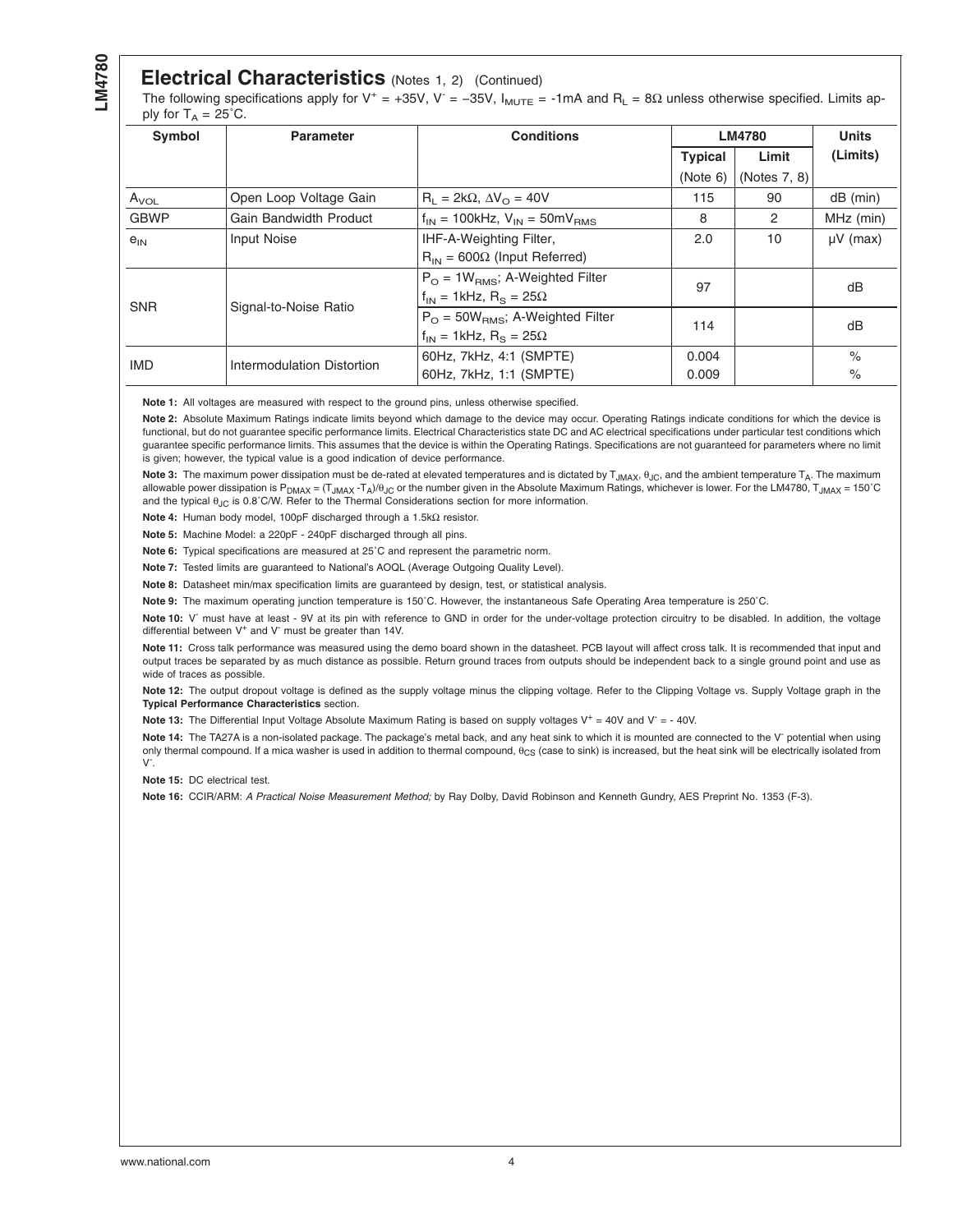<span id="page-4-0"></span>

**FIGURE 2. Bridged Amplifier Application Circuit**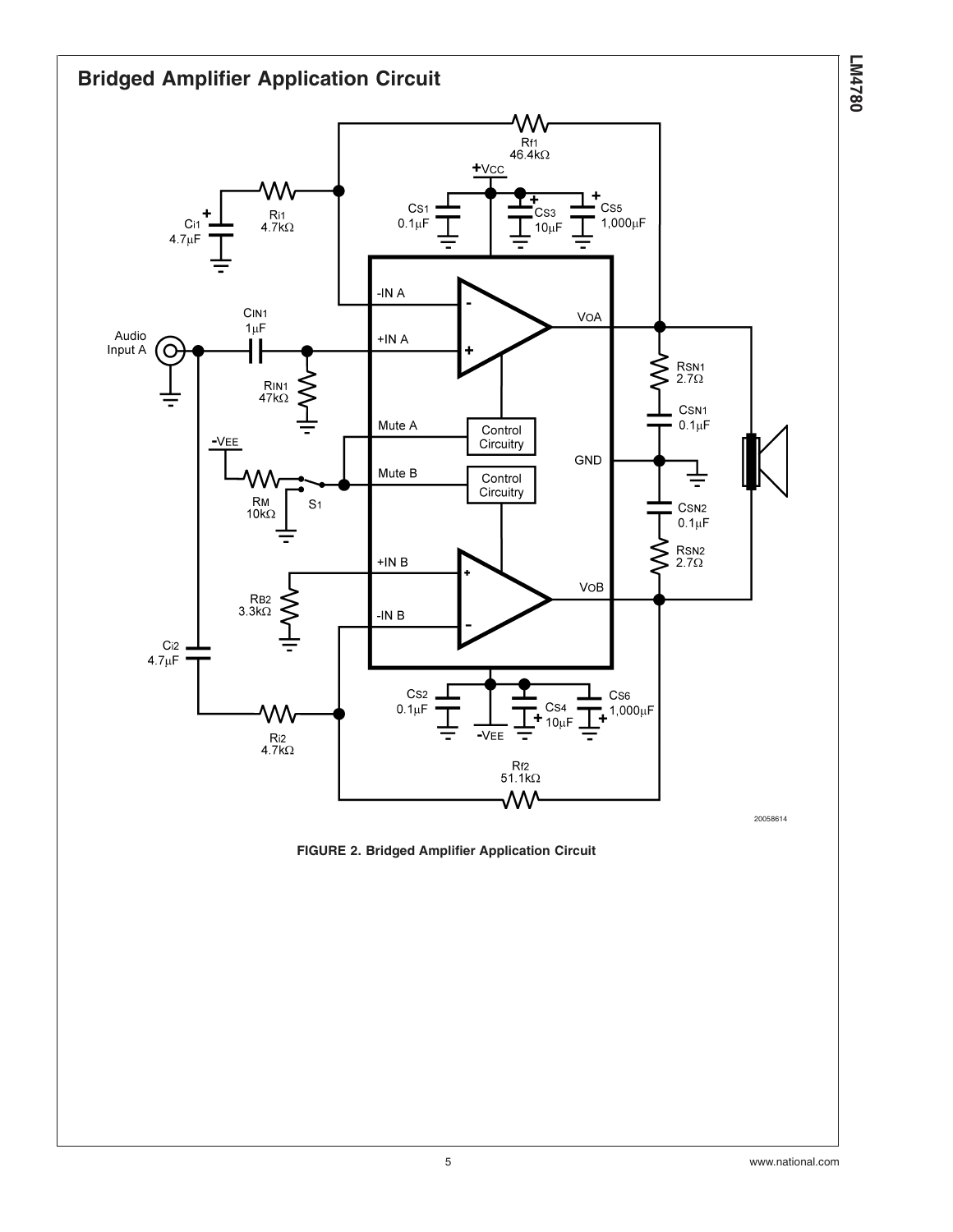<span id="page-5-0"></span>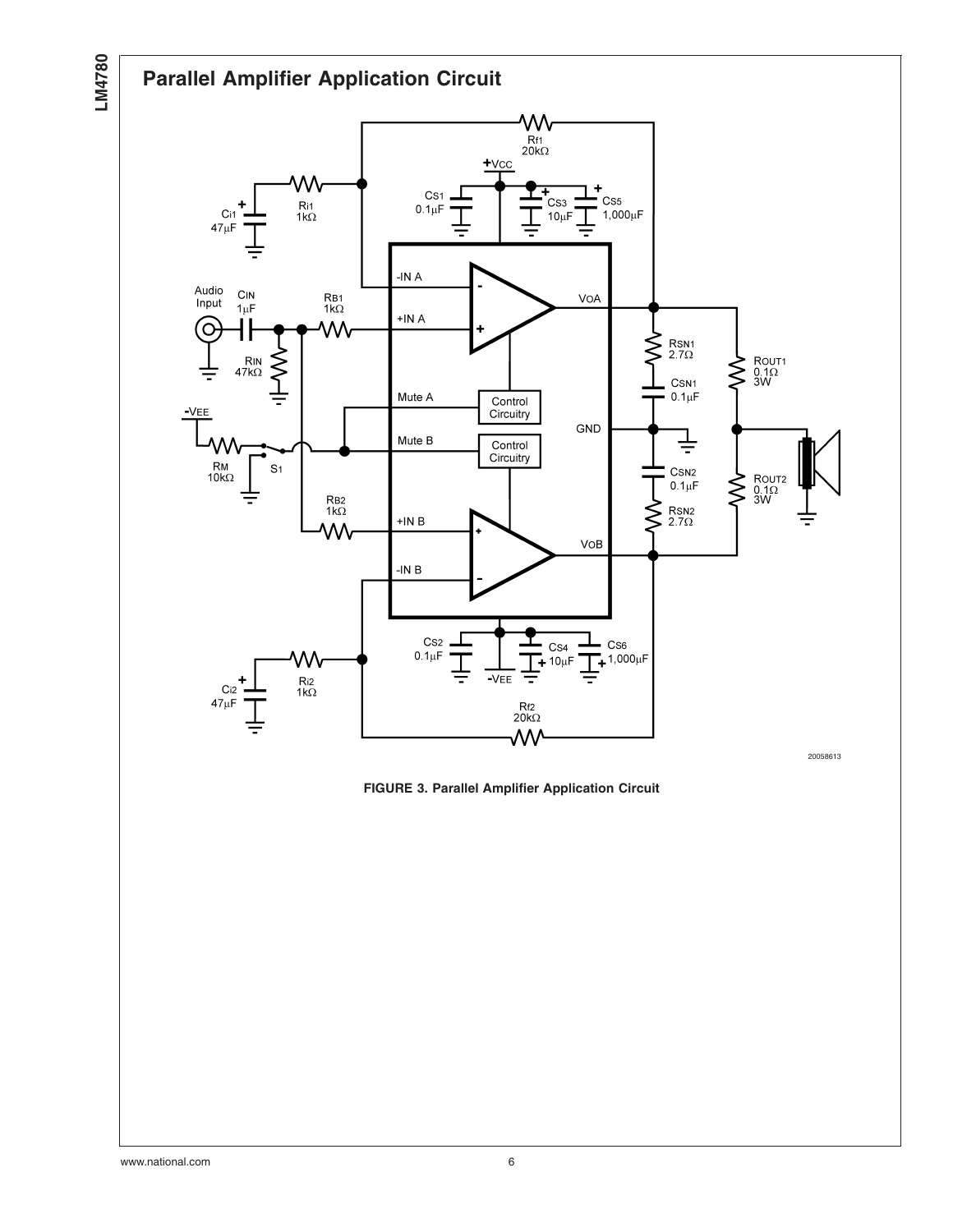<span id="page-6-0"></span>

**FIGURE 4. Single Supply Amplifier Application Circuit**

**Note:** \*Optional components dependent upon specific design requirements.

## **Auxiliary Amplifier Application Circuit**



**FIGURE 5. Special Audio Amplifier Application Circuit**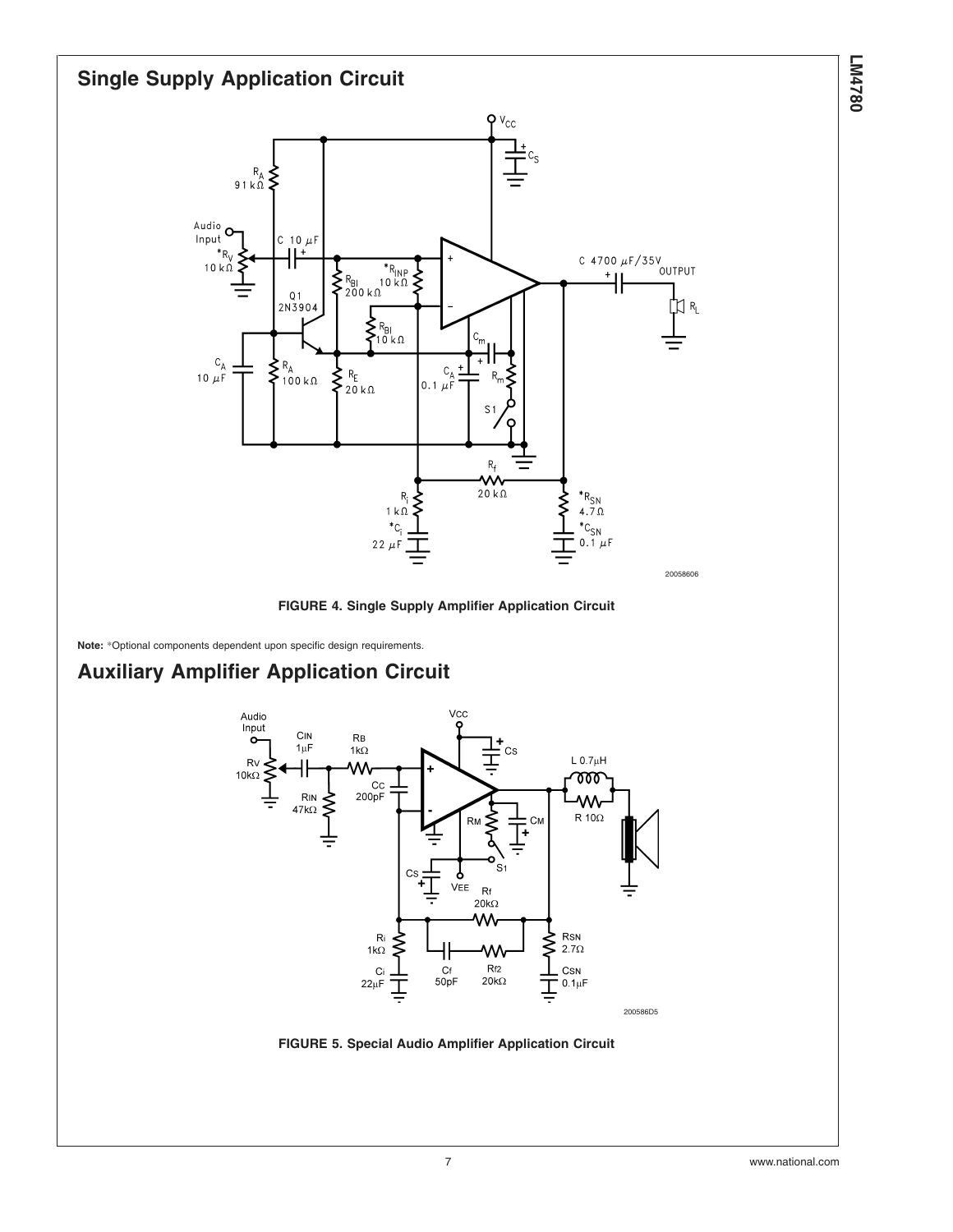## **External Components Description**

**(Figures 1-5)**

| <b>Components</b>         |                            | <b>Functional Description</b>                                                                                                                                                                                                                                                                                        |
|---------------------------|----------------------------|----------------------------------------------------------------------------------------------------------------------------------------------------------------------------------------------------------------------------------------------------------------------------------------------------------------------|
| 1                         | $\mathsf{R}_\mathsf{B}$    | Prevents current from entering the amplifier's non-inverting input. This current may pass through to the load<br>during system power down, because of the amplifier's low input impedance when the undervoltage circuitry<br>is off. This phenomenon occurs when the $V^+$ and $V^-$ supply voltages are below 1.5V. |
| 2                         | $R_i$                      | Inverting input resistance. Along with $R_f$ , sets AC gain.                                                                                                                                                                                                                                                         |
| $\ensuremath{\mathsf{3}}$ | $R_f$                      | Feedback resistance. Along with R <sub>i</sub> , sets AC gain.                                                                                                                                                                                                                                                       |
| 4                         | $\mathsf{R}_{\mathsf{f2}}$ | Feedback resistance. Works with Cf and Rf creating a lowpass filter that lowers AC gain at high                                                                                                                                                                                                                      |
|                           | (Note 17)                  | frequencies. The -3dB point of the pole occurs when: $(R_f - R_i)/2 = R_f / (1/(2\pi f_c C_f) + R_{f2})$ for the                                                                                                                                                                                                     |
|                           |                            | Non-Inverting configuration shown in Figure 5.                                                                                                                                                                                                                                                                       |
| 5                         | $C_f$                      | Compensation capacitor. Works with $R_f$ and $R_{f2}$ to reduce AC gain at higher frequencies.                                                                                                                                                                                                                       |
|                           | (Note 17)                  |                                                                                                                                                                                                                                                                                                                      |
| 6                         | $C_{C}$                    | Compensation capacitor. Reduces the gain at higher frequencies to avoid quasi-saturation oscillations of the                                                                                                                                                                                                         |
|                           | (Note 17)                  | output transistor. Also suppresses external electromagnetic switching noise created from fluorescent lamps.                                                                                                                                                                                                          |
| $\overline{7}$            | $C_i$                      | Feedback capacitor which ensures unity gain at DC. Along with $R_i$ also creates a highpass filter at $f_c$ =                                                                                                                                                                                                        |
|                           | (Note 17)                  | $1/(2\pi R_iC_i)$ .                                                                                                                                                                                                                                                                                                  |
| 8                         | $C_{\rm S}$                | Provides power supply filtering and bypassing. Refer to the Supply Bypassing application section for proper<br>placement and selection of bypass capacitors.                                                                                                                                                         |
| 9                         | $R_V$                      | Acts as a volume control by setting the input voltage level.                                                                                                                                                                                                                                                         |
|                           | (Note 17)                  |                                                                                                                                                                                                                                                                                                                      |
| 10                        | $R_{IN}$                   | Sets the amplifier's input terminals DC bias point when $C_{IN}$ is present in the circuit. Also works with $C_{IN}$ to                                                                                                                                                                                              |
|                           | (Note 17)                  | create a highpass filter at $f_c = 1/(2\pi R_{IN}C_{IN})$ . If the value of $R_{IN}$ is too large, oscillations may be observed on                                                                                                                                                                                   |
|                           |                            | the outputs when the inputs are floating. Recommended values are $10k\Omega$ to $47k\Omega$ . Refer to Figure 5.                                                                                                                                                                                                     |
| 11                        | $C_{IN}$                   | Input capacitor. Prevents the input signal's DC offsets from being passed onto the amplifier's inputs.                                                                                                                                                                                                               |
|                           | (Note 17)                  |                                                                                                                                                                                                                                                                                                                      |
| 12                        | $R_{SN}$                   | Works with C <sub>SN</sub> to stabilize the output stage by creating a pole that reduces high frequency instabilities.                                                                                                                                                                                               |
|                           | (Note 17)                  |                                                                                                                                                                                                                                                                                                                      |
| 13                        | $C_{SN}$                   | Works with R <sub>SN</sub> to stabilize the output stage by creating a pole that reduces high frequency instabilities. The                                                                                                                                                                                           |
|                           | (Note 17)                  | pole is set at $f_C = 1/(2\pi R_{SN}C_{SN})$ . Refer to Figure 5.                                                                                                                                                                                                                                                    |
| 14                        | L (Note 17)                | Provides high impedance at high frequencies so that R may decouple a highly capacitive load and reduce                                                                                                                                                                                                               |
|                           |                            | the Q of the series resonant circuit. Also provides a low impedance at low frequencies to short out R and                                                                                                                                                                                                            |
| 15                        | <b>R</b> (Note 17)         | pass audio signals to the load. Refer to Figure 5.                                                                                                                                                                                                                                                                   |
| 16                        | $R_{A}$                    | Provides DC voltage biasing for the transistor Q1 in single supply operation.                                                                                                                                                                                                                                        |
| 17                        | $\mathrm{C}_{\mathrm{A}}$  | Provides bias filtering for single supply operation.                                                                                                                                                                                                                                                                 |
| 18                        | $R_{\sf INP}$              | Limits the voltage difference between the amplifier's inputs for single supply operation. Refer to the Clicks                                                                                                                                                                                                        |
|                           | (Note 17)                  | and Pops application section for a more detailed explanation of the function of R <sub>INP</sub> .                                                                                                                                                                                                                   |
| 19                        | $R_{BI}$                   | Provides input bias current for single supply operation. Refer to the Clicks and Pops application section for                                                                                                                                                                                                        |
|                           |                            | a more detailed explanation of the function of $R_{B1}$ .                                                                                                                                                                                                                                                            |
| 20                        | $R_E$                      | Establishes a fixed DC current for the transistor Q1 in single supply operation. This resistor stabilizes the                                                                                                                                                                                                        |
|                           |                            | half-supply point along with $C_A$ .                                                                                                                                                                                                                                                                                 |
| 21                        | $R_{M}$                    | Mute resistance set up to allow 0.5mA to be drawn from each MUTE pin to turn the muting function off.                                                                                                                                                                                                                |
|                           |                            | $\rightarrow$ R <sub>M</sub> is calculated using: R <sub>M</sub> $\leq$ (IV <sub>EE</sub> I - 2.6V)/I where I $\geq$ 0.5mA. Refer to the Mute Attenuation vs Mute                                                                                                                                                    |
|                           |                            | Current curves in the Typical Performance Characteristics section.                                                                                                                                                                                                                                                   |
| 22                        | $C_{M}$                    | Mute capacitance set up to create a large time constant for turn-on and turn-off muting.                                                                                                                                                                                                                             |
| 23                        | $S_1$                      | Mute switch. When open or switched to GND, the amplifier will be in mute mode.                                                                                                                                                                                                                                       |
| 24                        | $R_{\text{OUT}}$           | Reduces current flow between outputs that are caused by Gain or DC offset differences between the                                                                                                                                                                                                                    |
|                           |                            | amplifiers.                                                                                                                                                                                                                                                                                                          |

**Note 17:** Optional components dependent upon specific design requirements.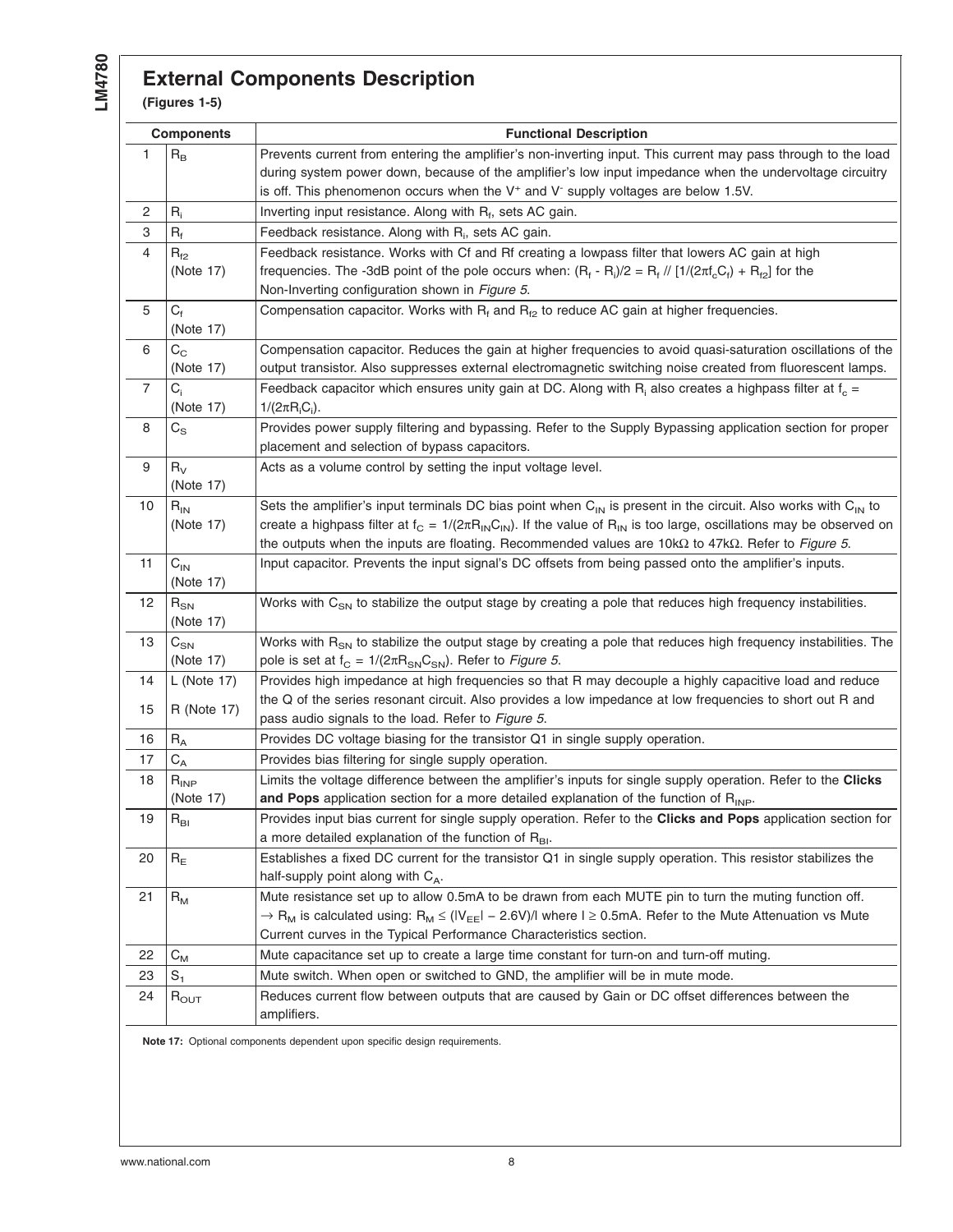## **OPTIONAL EXTERNAL COMPONENT INTERACTION**

The optional external components have specific desired functions. Their values are chosen to reduce the bandwidth and eliminate unwanted high frequency oscillation. They may, however, cause certain undesirable effects when they interact. Interaction may occur when the components produce reactions that are nearly equal to one another. One example is the coupling capacitor,  $C_{\text{C}}$ , and the compensa-

## **Typical Performance Characteristics**







tion capacitor, C<sub>f</sub>. These two components are low impedances at certain frequencies. They may couple signals from the input to the output. Please take careful note of basic amplifier component functionality when selecting the value of these components and their placement on a printed circuit board (PCB).

The optional external components shown in *[Figure 4](#page-6-0)* and *[Figure 5](#page-6-0)*, and described above, are applicable in both single and split supply voltage configurations.



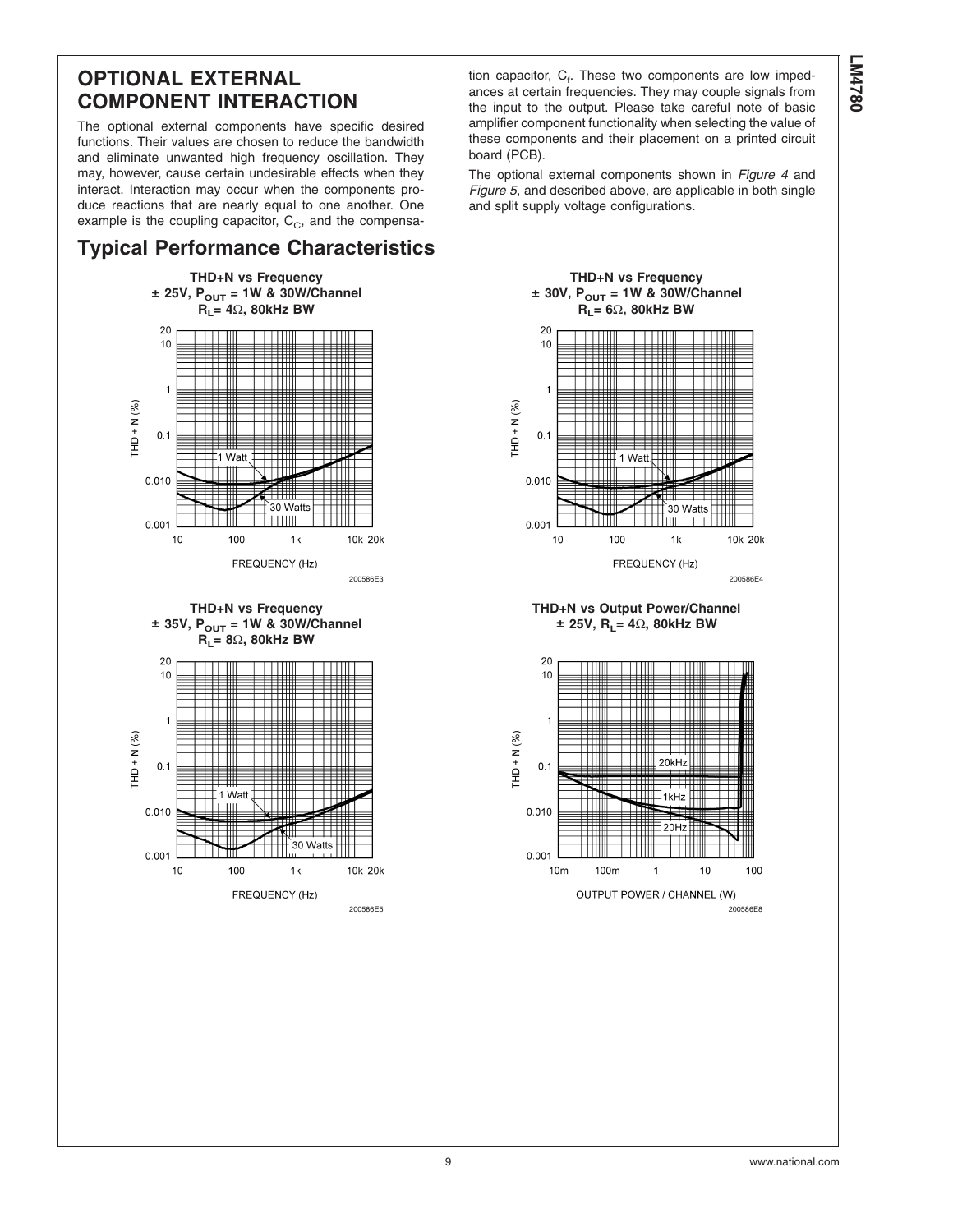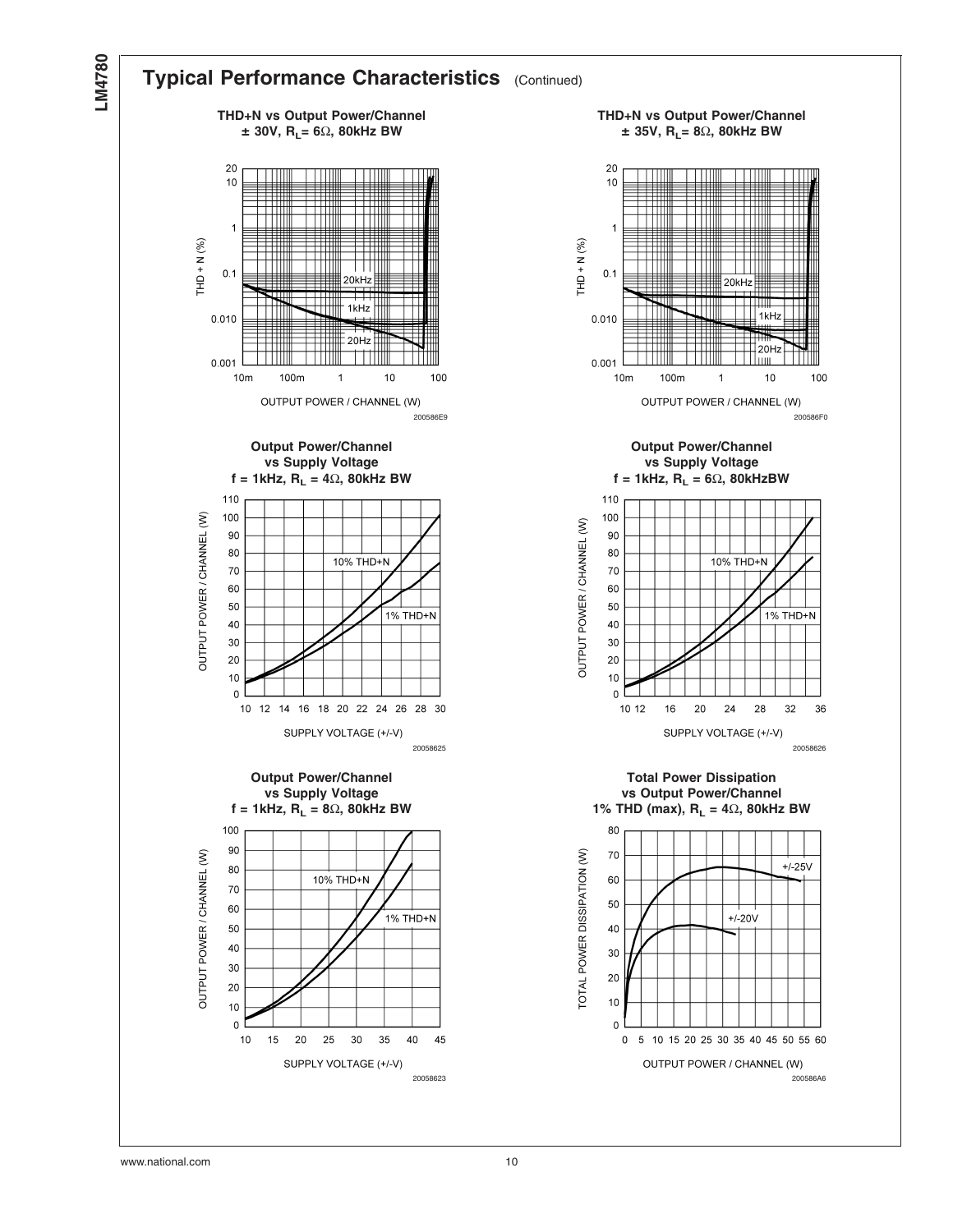

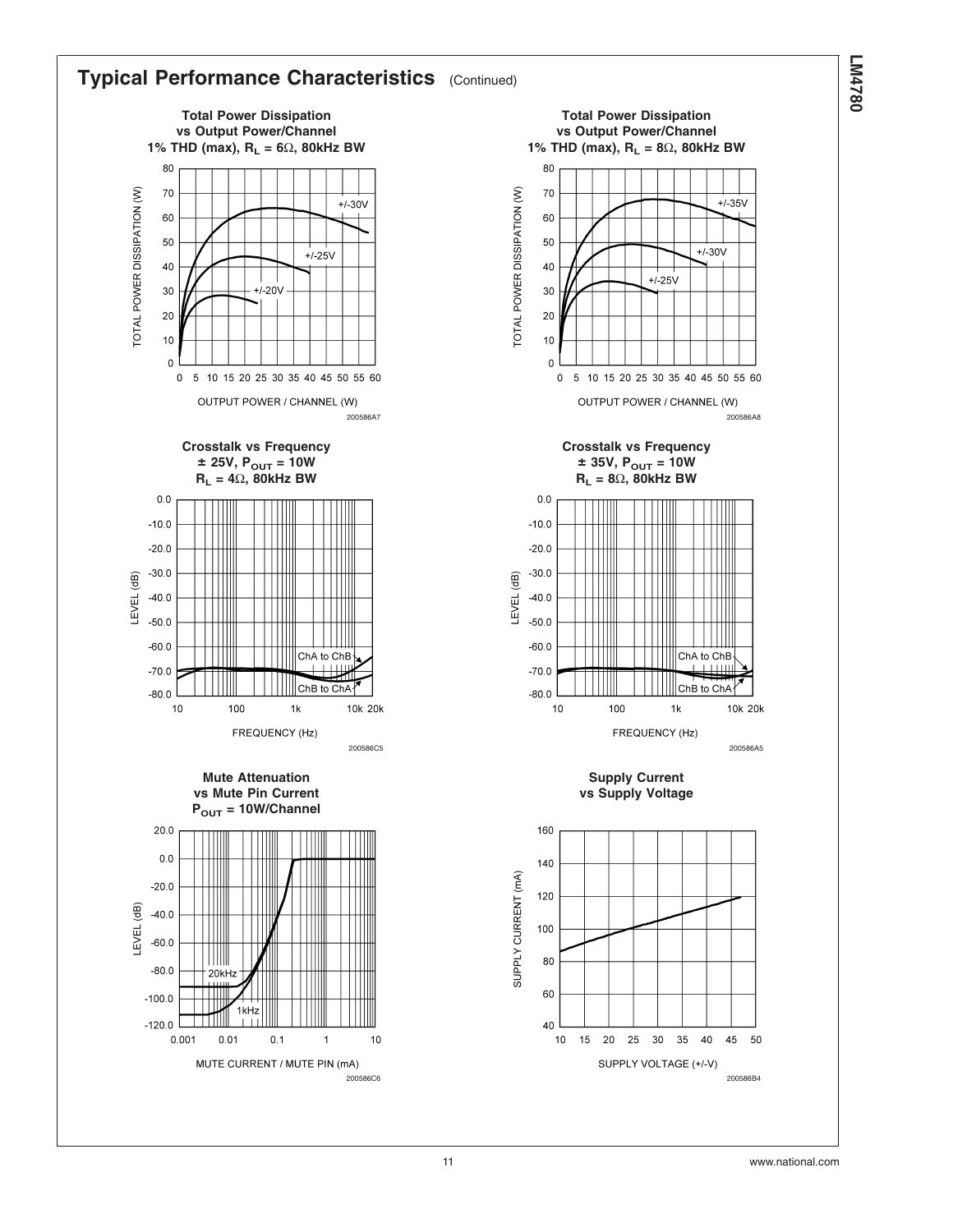

## **Typical Performance Characteristics** (Continued)

#### **Large Signal Response**















**Power Supply Rejection Ratio**



**Open Loop Frequency Response**



**Clipping Voltage vs Supply Voltage**

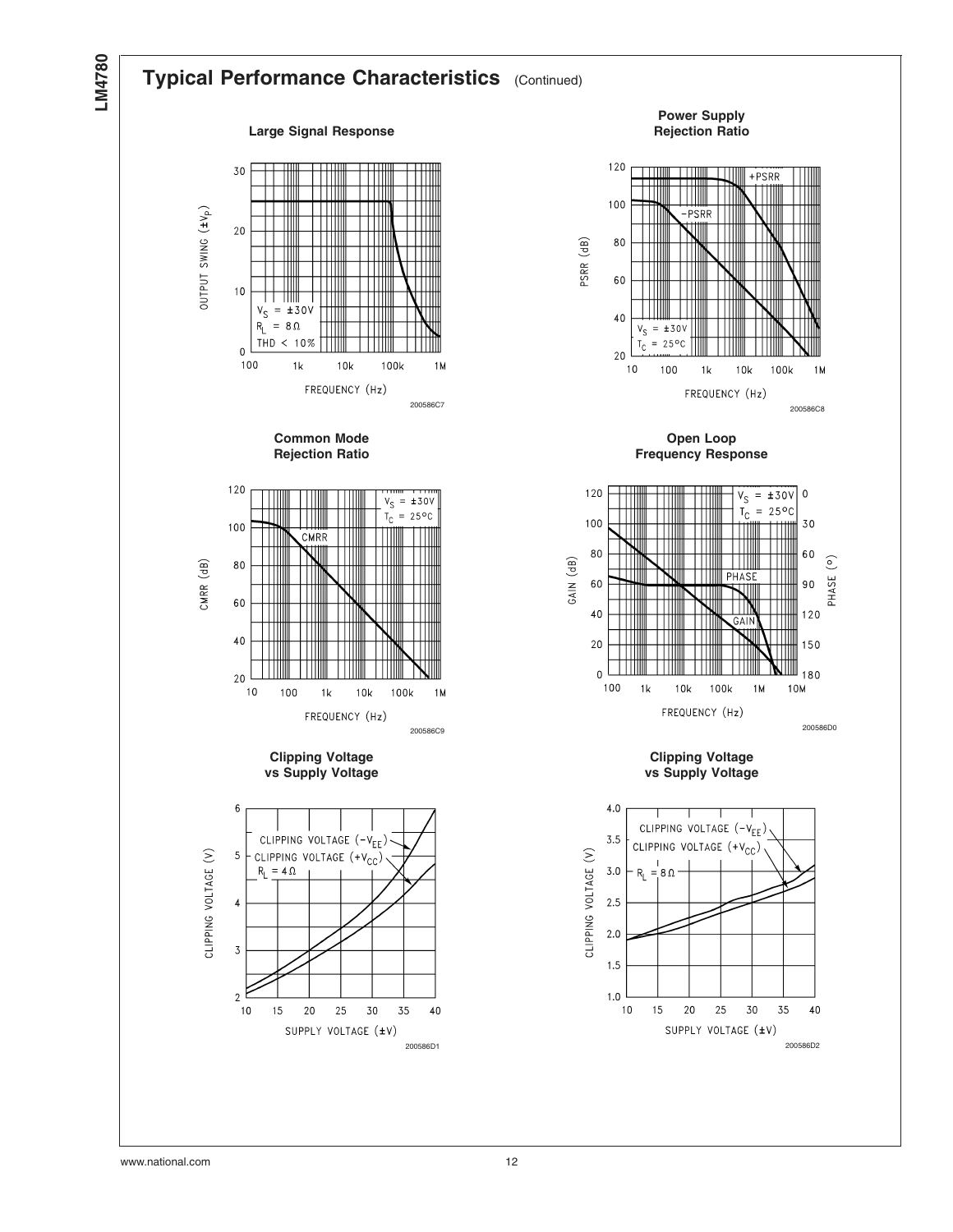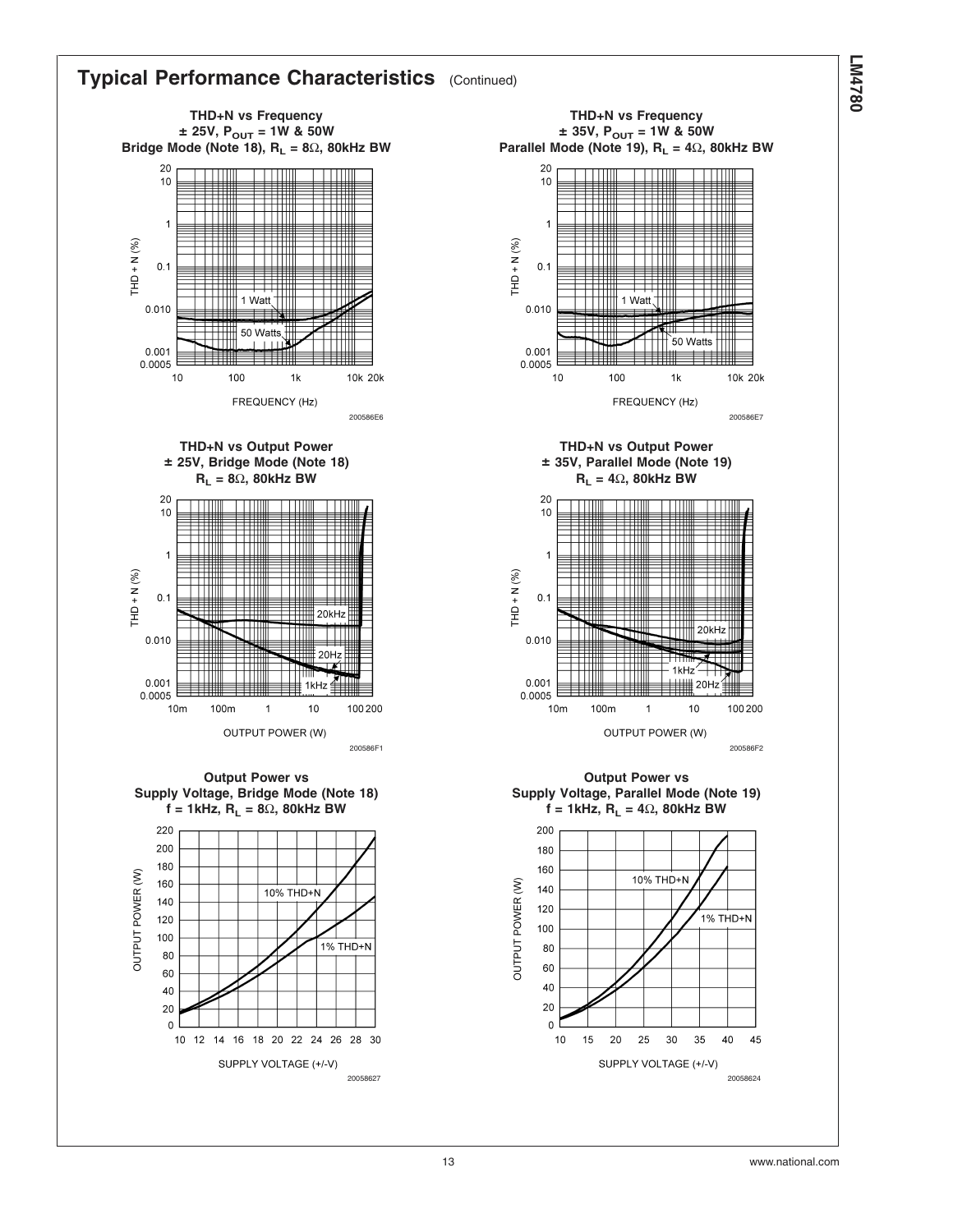## **Typical Performance Characteristics** (Continued)







200586E2

**Note 18:** Bridge mode graphs were taken using the demo board and inverting the signal to the channel B input.

**Note 19:** Parallel mode graphs were taken using the demo board and connecting each output through a 0.1Ω/3W resistor to the load.

**SPiKe Protection Response**



OUTPUT (V)

TIME (ms)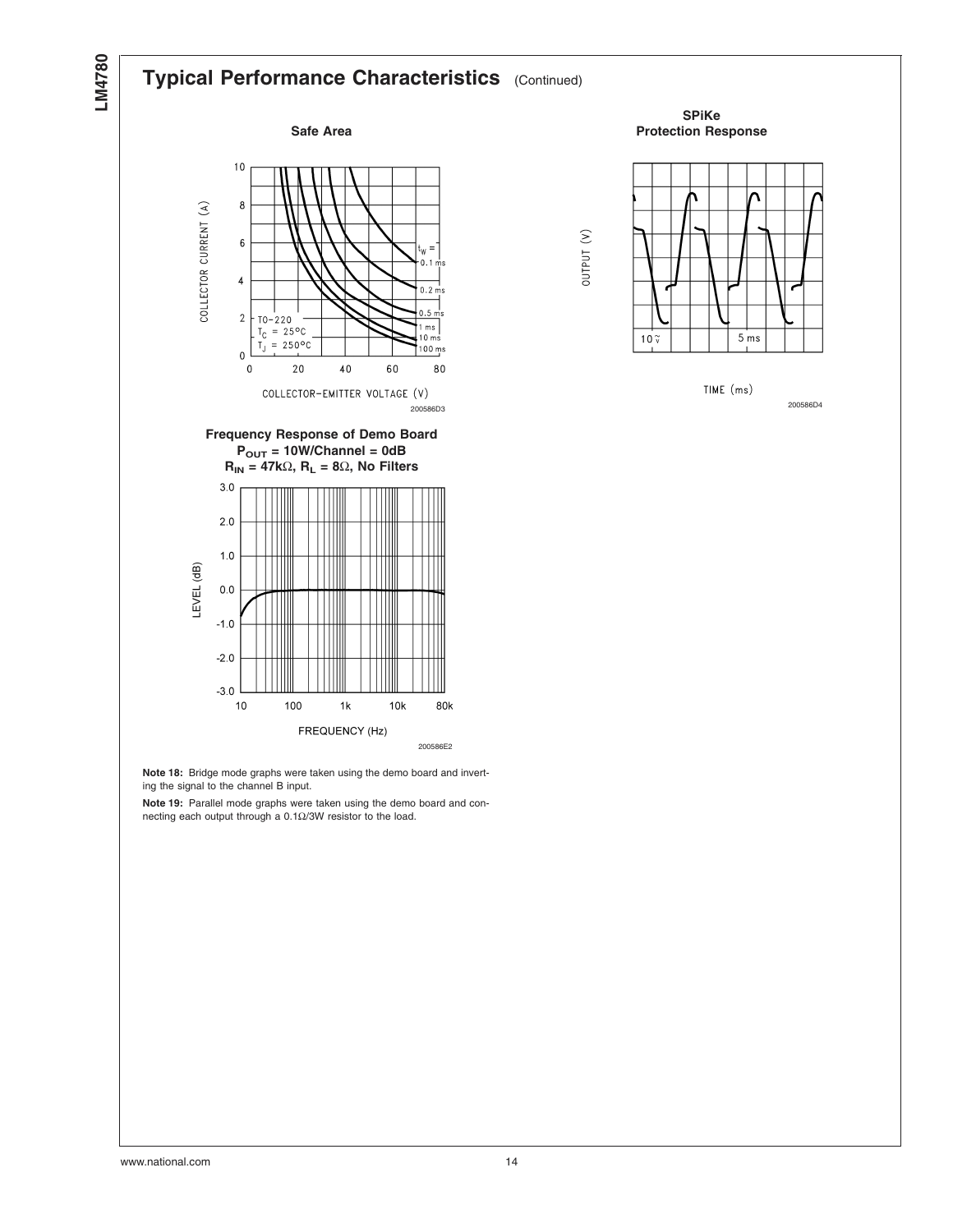### **acteristics** section for values of attenuation per current out of each MUTE pin. The resistance  $R_M$  is calculated by the  $R_{M} \leq (|-V_{EE}|-2.6V) / I_{MUTE}$ Where  $I_{\text{MUTE}} \geq 0.5$ mA for each MUTE pin. The MUTE pins can be tied together so that only one resistor

is required for the mute function. The mute resistor value must be chosen so that a minimum of 1mA is pulled through the resistor  $R_M$ . This ensures that each amplifier is fully operational. Taking into account supply line fluctuations, it is a good idea to pull out 1mA per MUTE pin or 2mA total if both pins are tied together. A turn-on MUTE or soft start circuit may also be used during

power up. A simple circuit like the one shown below may be used.

<span id="page-14-0"></span>**Application Information**

The muting function allows the user to mute the amplifier. This can be accomplished as shown in the Typical Application Circuit. The resistor  $R_M$  is chosen with reference to the negative supply voltage and is used in conjunction with a switch. The switch, when opened or switched to GND, cuts off the current flow from the MUTE pins to  $-V_{EF}$ , thus placing the LM4780 into mute mode. Refer to the Mute Attenuation vs Mute Current curves in the **Typical Performance Char-**

**MUTE MODE**

following equation:



The RC combination of  $C_M$  and  $R_{M1}$  may cause the voltage at point A to change more slowly than the  $-V_{EF}$  supply voltage. Until the voltage at point A is low enough to have 0.5mA of current per MUTE pin flow through  $R_{M2}$ , the IC will be in mute mode. The series combination of  $R_{M1}$  and  $R_{M2}$ needs to satisfy the mute equation above for all operating voltages or mute mode may be activated during normal operation. For a longer turn-on mute time, a larger time constant,  $\tau = \text{RC} = \text{R}_{\text{M1}}\text{C}_{\text{M}}$  (sec), is needed. For the values show above and with the MUTE pins tied together, the LM4780 will enter play mode when the voltage at point A is -17.6V. The voltage at point A is found with Equation (1) below.

$$
V_A(t) = (V_f - V_O)e^{-t/\tau} \text{ (Volts)} \tag{1}
$$

where:

 $t = time (sec)$ 

 $\tau = \text{RC}$  (sec)

 $V_0$  = Voltage on C at t = 0 (Volts)

 $V_f$  = Final voltage, -V<sub>EE</sub> in this circuit (Volts)

#### **UNDER-VOLTAGE PROTECTION**

Upon system power-up, the under-voltage protection circuitry allows the power supplies and their corresponding capacitors to come up close to their full values before turning on the LM4780. Since the supplies have essentially settled to their final value, no DC output spikes occur. At power down, the outputs of the LM4780 are forced to ground before the power supply voltages fully decay preventing transients on the output.

#### **OVER-VOLTAGE PROTECTION**

The LM4780 contains over-voltage protection circuitry that limits the output current while also providing voltage clamping. The clamp does not, however, use internal clamping diodes. The clamping effect is quite the same because the output transistors are designed to work alternately by sinking large current spikes.

#### **SPiKe PROTECTION**

The LM4780 is protected from instantaneous peaktemperature stressing of the power transistor array. The Safe Operating graph in the **Typical Performance Characteristics** section shows the area of device operation where **SPiKe** Protection Circuitry is not enabled. The SPiKe Protection Response waveform graph shows the waveform distortion when SPiKe is enabled. Please refer to AN-898 for more detailed information.

#### **THERMAL PROTECTION**

The LM4780 has a sophisticated thermal protection scheme to prevent long-term thermal stress of the device. When the temperature on the die exceeds 150˚C, the LM4780 shuts down. It starts operating again when the die temperature drops to about 145˚C, but if the temperature again begins to rise, shutdown will occur again above 150˚C. Therefore, the device is allowed to heat up to a relatively high temperature if the fault condition is temporary, but a sustained fault will cause the device to cycle in a Schmitt Trigger fashion between the thermal shutdown temperature limits of 150˚C and 145˚C. This greatly reduces the stress imposed on the IC by thermal cycling, which in turn improves its reliability under sustained fault conditions.

Since the die temperature is directly dependent upon the heat sink used, the heat sink should be chosen so that thermal shutdown is not activated during normal operation. Using the best heat sink possible within the cost and space constraints of the system will improve the long-term reliability of any power semiconductor device, as discussed in the **Determining the Correct Heat Sink** section.

#### **DETERMlNlNG MAXIMUM POWER DISSIPATION**

Power dissipation within the integrated circuit package is a very important parameter requiring a thorough understanding if optimum power output is to be obtained. An incorrect maximum power dissipation calculation may result in inadequate heat sinking causing thermal shutdown and thus limiting the output power.

*Equation (2)* shows the theoretical maximum power dissipation point of each amplifier in a single-ended configuration where  $V_{CC}$  is the total supply voltage.

$$
P_{\text{DMAX}} = (V_{\text{CC}})^2 / 2\pi^2 R_L
$$
 (2)

Thus by knowing the total supply voltage and rated output load, the maximum power dissipation point can be calculated. The package dissipation is twice the number which results from *Equation (2)* since there are two amplifiers in each LM4780. Refer to the graphs of Power Dissipation versus Output Power in the **Typical Performance Characteristics** section which show the actual full range of power dissipation not just the maximum theoretical point that results from *Equation (2)*.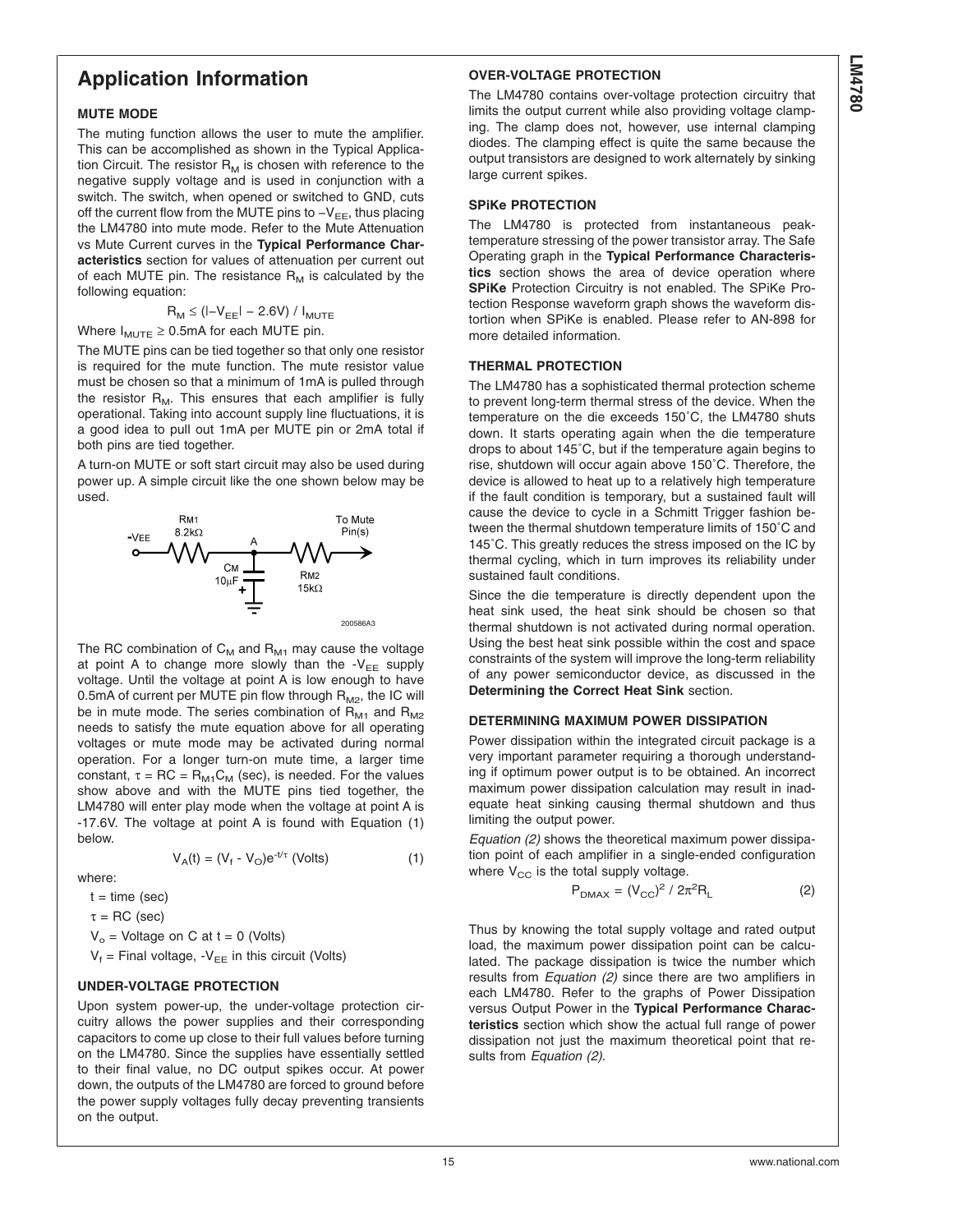#### **DETERMINING THE CORRECT HEAT SINK**

The choice of a heat sink for a high-power audio amplifier is made entirely to keep the die temperature at a level such that the thermal protection circuitry is not activated under normal circumstances.

The thermal resistance from the die to the outside air,  $\theta_{JA}$ (junction to ambient), is a combination of three thermal resistances,  $\theta_{\text{JC}}$  (junction to case),  $\theta_{\text{CS}}$  (case to sink), and  $\theta_{\text{SA}}$ (sink to ambient). The thermal resistance,  $\theta_{\text{JC}}$  (junction to case), of the LM4780T is 0.8˚C/W. Using Thermalloy Thermacote thermal compound, the thermal resistance,  $\theta_{\text{CS}}$ (case to sink), is about 0.2˚C/W. Since convection heat flow (power dissipation) is analogous to current flow, thermal resistance is analogous to electrical resistance, and temperature drops are analogous to voltage drops, the power dissipation out of the LM4780 is equal to the following:

$$
P_{\text{DMAX}} = (T_{\text{JMAX}} - T_{\text{AMB}}) / \theta_{\text{JA}} \tag{3}
$$

where  $T_{JMAX} = 150^{\circ}$ C,  $T_{AMB}$  is the system ambient temperature and  $\theta_{JA} = \theta_{JC} + \theta_{CS} + \theta_{SA}$ .



Once the maximum package power dissipation has been calculated using *[Equation \(2\)](#page-14-0)*, the maximum thermal resistance,  $\theta_{SA}$ , (heat sink to ambient) in °C/W for a heat sink can be calculated. This calculation is made using *Equation (4)* which is derived by solving for  $\theta_{SA}$  in *Equation (3)*.

$$
\theta_{SA} = \left[ (T_{JMAX} - T_{AMB}) - P_{DMAX}(\theta_{JC} + \theta_{CS}) \right] / P_{DMAX} \quad (4)
$$

Again it must be noted that the value of  $\theta_{SA}$  is dependent upon the system designer's amplifier requirements. If the ambient temperature that the audio amplifier is to be working under is higher than 25˚C, then the thermal resistance for the heat sink, given all other things are equal, will need to be smaller.

#### **SUPPLY BYPASSING**

The LM4780 has excellent power supply rejection and does not require a regulated supply. However, to improve system performance as well as eliminate possible oscillations, the LM4780 should have its supply leads bypassed with lowinductance capacitors having short leads that are located close to the package terminals. Inadequate power supply bypassing will manifest itself by a low frequency oscillation known as "motorboating" or by high frequency instabilities. These instabilities can be eliminated through multiple bypassing utilizing a large tantalum or electrolytic capacitor (10µF or larger) which is used to absorb low frequency variations and a small ceramic capacitor (0.1µF) to prevent any high frequency feedback through the power supply lines.

If adequate bypassing is not provided, the current in the supply leads which is a rectified component of the load current may be fed back into internal circuitry. This signal causes distortion at high frequencies requiring that the supplies be bypassed at the package terminals with an electrolytic capacitor of 470µF or more.

#### **BRIDGED AMPLIFIER APPLICATION**

The LM4780 has two operational amplifiers internally, allowing for a few different amplifier configurations. One of these configurations is referred to as "bridged mode" and involves driving the load differentially through the LM4780's outputs. This configuration is shown in *[Figure 2](#page-4-0)*. Bridged mode operation is different from the classical single-ended amplifier configuration where one side of its load is connected to ground.

A bridge amplifier design has a distinct advantage over the single-ended configuration, as it provides differential drive to the load, thus doubling output swing for a specified supply voltage. Theoretically, four times the output power is possible as compared to a single-ended amplifier under the same conditions. This increase in attainable output power assumes that the amplifier is not current limited or clipped.

A direct consequence of the increased power delivered to the load by a bridge amplifier is an increase in internal power dissipation. For each operational amplifier in a bridge configuration, the internal power dissipation will increase by a factor of two over the single ended dissipation. Thus, for an audio power amplifier such as the LM4780, which has two operational amplifiers in one package, the package dissipation will increase by a factor of four. To calculate the LM4780's maximum power dissipation point for a bridged load, multiply *[Equation \(2\)](#page-14-0)* by a factor of four.

This value of  $P_{DMAX}$  can be used to calculate the correct size heat sink for a bridged amplifier application. Since the internal dissipation for a given power supply and load is increased by using bridged-mode, the heatsink's  $\theta_{SA}$  will have to decrease accordingly as shown by *Equation (4)*. Refer to the section, **Determining the Correct Heat Sink,** for a more detailed discussion of proper heat sinking for a given application.

#### **PARALLEL AMPLIFIER APPLICATION**

Parallel configuration is normally used when higher output current is needed for driving lower impedance loads (i.e. 4Ω or lower) to obtain higher output power levels. As shown in *[Figure 3](#page-5-0)* , the parallel amplifier configuration consist of designing the amplifiers in the IC to have identical gain, connecting the inputs in parallel and then connecting the outputs in parallel through a small external output resistor. Any number of amplifiers can be connected in parallel to obtain the needed output current or to divide the power dissipation across multiple IC packages. Ideally, each amplifier shares the output current equally. Due to slight differences in gain the current sharing will not be equal among all channels. If current is not shared equally among all channels then the power dissipation will also not be equal among all channels. It is recommended that 0.1% tolerance resistors be used to set the gain ( $\mathsf{R}_{\mathsf{i}}$  and  $\mathsf{R}_{\mathsf{f}}$ ) for a minimal amount of difference in current sharing.

When operating two or more amplifiers in parallel mode the impedance seen by each amplifier is equal to the total load impedance multiplied by the number of amplifiers driving the load in parallel as shown by *Equation (5)* below:

 $R_{L(parallel)} = R_{L(total)} *$  Number of amplifiers (5) Once the impedance seen by each amplifier in the parallel configuration is known then Equation (2) can be used with this calculated impedance to find the amount of power dissipation for each amplifier. Total power dissipation  $(P_{DMAX})$ within an IC package is found by adding up the power dissipation for each amplifier in the IC package. Using the calculated  $P_{DMAX}$  the correct heat sink size can be deter-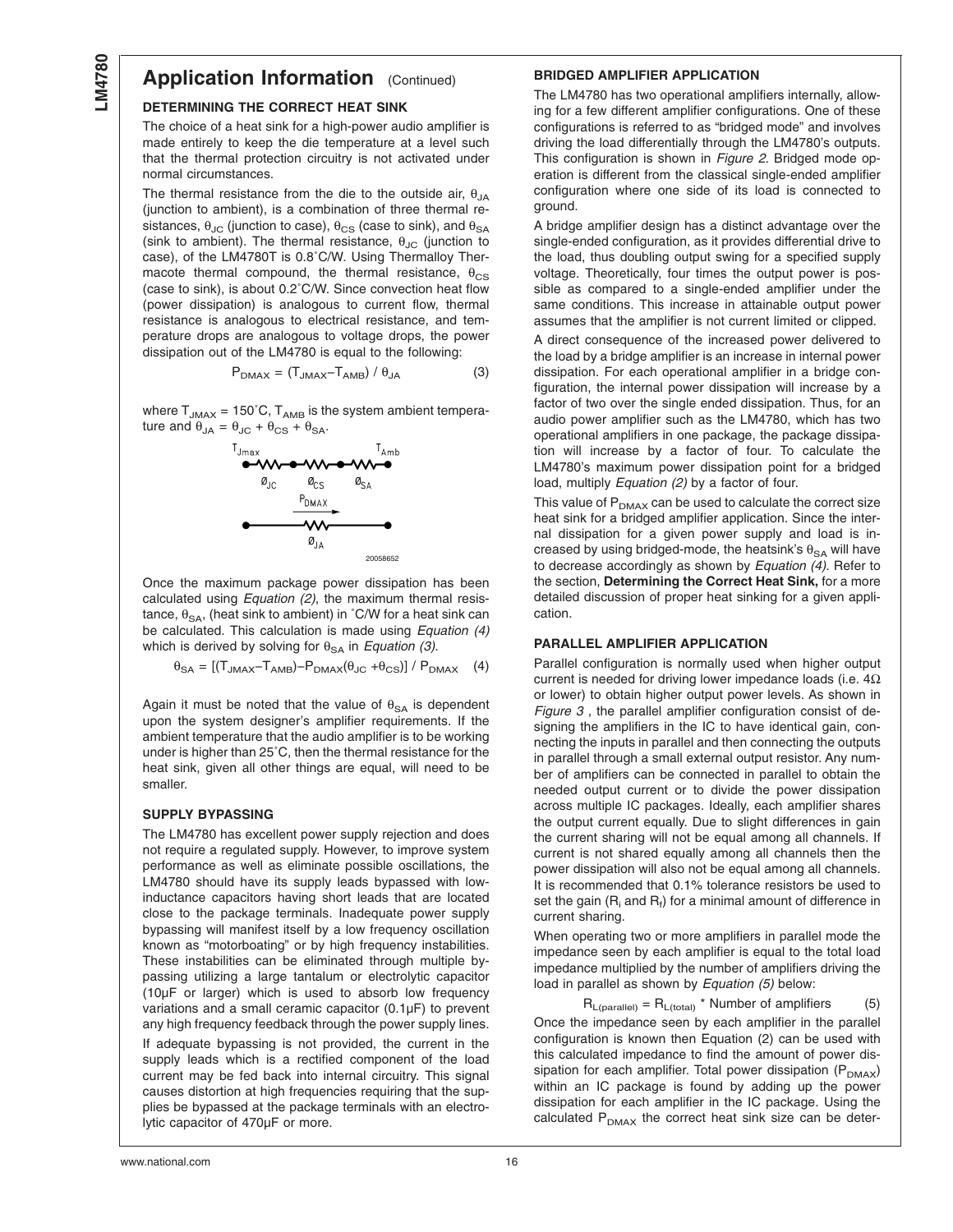mined. Refer to the section, **Determining the Correct Heat Sink**, for more information and detailed discussion of proper heat sinking.

#### **SINGLE-SUPPLY AMPLIFIER APPLICATION**

The typical application of the LM4780 is a split supply amplifier. But as shown in *[Figure 4](#page-6-0)*, the LM4780 can also be used in a single power supply configuration. This involves using some external components to create a half-supply bias which is used as the reference for the inputs and outputs. Thus, the signal will swing around half-supply much like it swings around ground in a split-supply application. Along with proper circuit biasing, a few other considerations must be accounted for to take advantage of all of the LM4780 functions, like the mute function.

#### **CLICKS AND POPS**

In the typical application of the LM4780 as a split-supply audio power amplifier, the IC exhibits excellent "click" and "pop" performance when utilizing the mute mode. In addition, the device employs Under-Voltage Protection, which eliminates unwanted power-up and power-down transients. The basis for these functions are a stable and constant halfsupply potential. In a split-supply application, ground is the stable half-supply potential. But in a single-supply application, the half-supply needs to charge up at the same rate as the supply rail,  $V_{CC}$ . This makes the task of attaining a clickless and popless turn-on more challenging. Any uneven charging of the amplifier inputs will result in output clicks and pops due to the differential input topology of the LM4780.

To achieve a transient free power-up and power-down, the voltage seen at the input terminals should be ideally the same. Such a signal will be common-mode in nature, and will be rejected by the LM4780. In *[Figure 4](#page-6-0)*, the resistor R<sub>INP</sub> serves to keep the inputs at the same potential by limiting the voltage difference possible between the two nodes. This should significantly reduce any type of turn-on pop, due to an uneven charging of the amplifier inputs. This charging is based on a specific application loading and thus, the system designer may need to adjust these values for optimal performance.

As shown in *[Figure 4](#page-6-0)*, the resistors labeled R<sub>BI</sub> help bias up the LM4780 off the half-supply node at the emitter of the 2N3904. But due to the input and output coupling capacitors in the circuit, along with the negative feedback, there are two different values of R<sub>BI</sub>, namely 10kΩ and 200kΩ. These resistors bring up the inputs at the same rate resulting in a popless turn-on. Adjusting these resistors values slightly may reduce pops resulting from power supplies that ramp extremely quick or exhibit overshoot during system turn-on.

#### **PROPER SELECTION OF EXTERNAL COMPONENTS**

Proper selection of external components is required to meet the design targets of an application. The choice of external component values that will affect gain and low frequency response are discussed below.

The gain of each amplifier is set by resistors  $R_f$  and  $R_i$  for the non-inverting configuration shown in *[Figure 1](#page-0-0)*. The gain is found by *Equation (6)* below:

$$
A_V = 1 + R_f / R_i (V/V)
$$
 (6)

For best noise performance, lower values of resistors are used. A value of 1kΩ is commonly used for  $R_i$  and then setting the value of  $R_f$  for the desired gain. For the LM4780 the gain should be set no lower than 10V/V and no higher

than 50V/V. Gain settings below 10V/V may experience instability and using the LM4780 for gains higher than 50V/V will see an increase in noise and THD.

The combination of R<sub>i</sub> with C<sub>i</sub> (see *[Figure 1](#page-0-0)*) creates a high pass filter. The low frequency response is determined by these two components. The -3dB point can be found from *Equation (7)* shown below:

$$
f_i = 1 / (2\pi R_i C_i) (Hz)
$$
 (7)

If an input coupling capacitor is used to block DC from the inputs as shown in *[Figure 5](#page-6-0)*, there will be another high pass filter created with the combination of  $C_{IN}$  and  $R_{IN}$ . When using a input coupling capacitor  $R_{IN}$  is needed to set the DC bias point on the amplifier's input terminal. The resulting -3dB frequency response due to the combination of  $C_{IN}$  and  $R_{IN}$  can be found from *Equation (8)* shown below:

$$
f_{IN} = 1 / (2\pi R_{IN} C_{IN}) \ (Hz)
$$
 (8)

With large values of  $R_{IN}$  oscillations may be observed on the outputs when the inputs are left floating. Decreasing the value of  $R_{IN}$  or not letting the inputs float will remove the oscillations. If the value of  $R_{IN}$  is decreased then the value of  $C_{IN}$  will need to increase in order to maintain the same -3dB frequency response.

#### **HIGH PERFORMANCE CONSIDERATIONS**

Using low cost electrolytic capacitors in the signal path such as  $C_{1N}$  and  $C_i$  (see Figures 1 - 5) will result in very good performance. However, electrolytic capacitors are less linear than other premium capacitors. Higher THD+N performance may be obtained by using high quality polypropylene capacitors in the signal path. A more cost effective solution may be the use of smaller value premium capacitors in parallel with the larger electrolytic capacitors. This will maintain signal quality in the upper audio band where any degradation is most noticeable while also coupling in the signals in the lower audio band for good bass response.

Distortion is introduced as the audio signal approaches the lower -3dB point, determined as discussed in the section above. By using larger values of capacitors such that the -3dB point is well outside of the audio band will reduce this distortion and improve THD+N performance.

Increasing the value of the large supply bypass capacitors will improve burst power output. The larger the supply bypass capacitors the higher the output pulse current without supply droop increasing the peak output power. This will also increase the headroom of the amplifier and reduce THD.

#### **SIGNAL-TO-NOISE RATIO**

In the measurement of the signal-to-noise ratio, misinterpretations of the numbers actually measured are common. One amplifier may sound much quieter than another, but due to improper testing techniques, they appear equal in measurements. This is often the case when comparing integrated circuit designs to discrete amplifier designs. Discrete transistor amps often "run out of gain" at high frequencies and therefore have small bandwidths to noise as indicated below.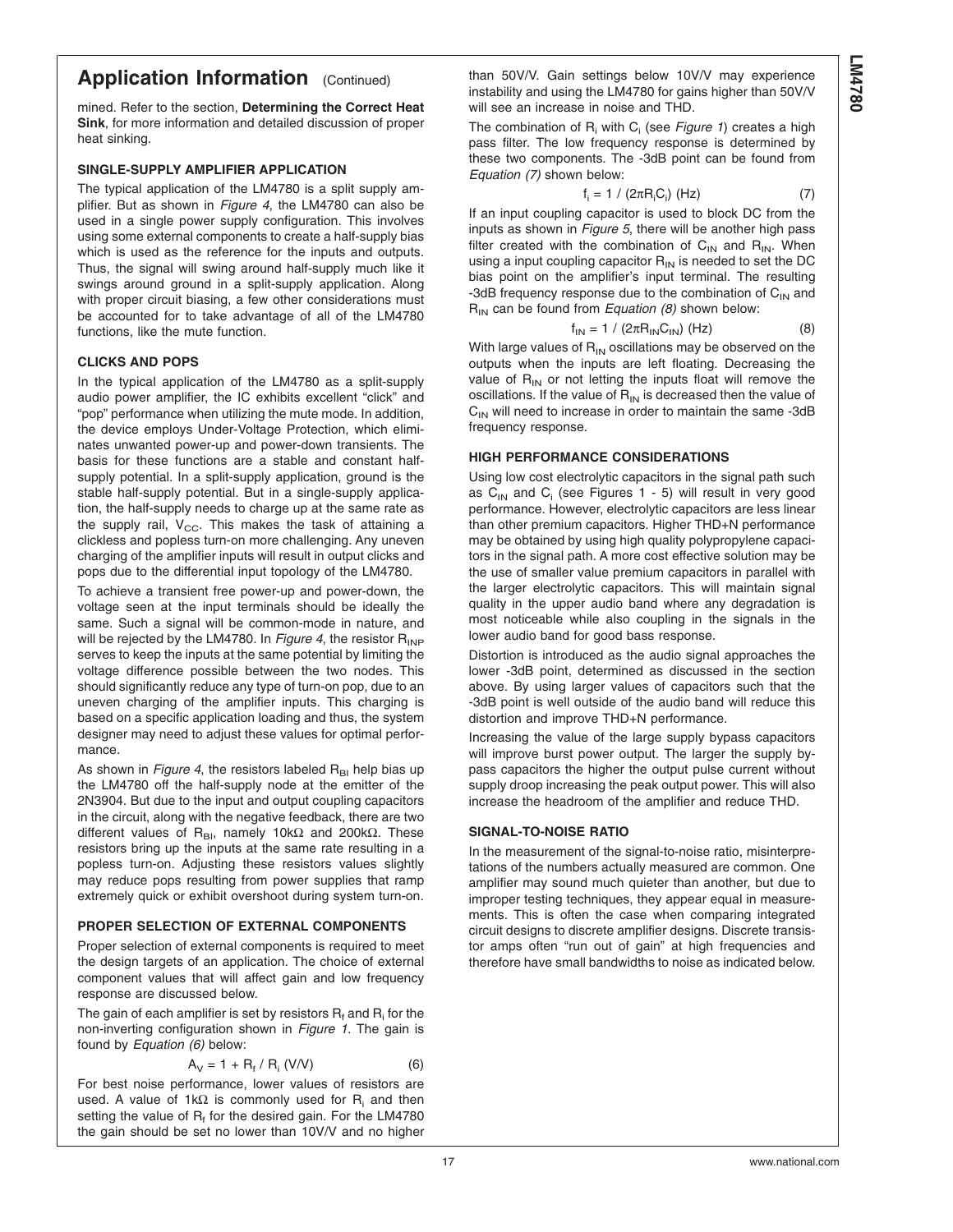## **Application Information** (Continued)



Integrated circuits have additional open loop gain allowing additional feedback loop gain in order to lower harmonic distortion and improve frequency response. It is this additional bandwidth that can lead to erroneous signal-to-noise measurements if not considered during the measurement process. In the typical example above, the difference in bandwidth appears small on a log scale but the factor of 10in bandwidth, (200kHz to 2MHz) can result in a 10dB theoretical difference in the signal-to-noise ratio (white noise is proportional to the square root of the bandwidth in a system).

In comparing audio amplifiers it is necessary to measure the magnitude of noise in the audible bandwidth by using a "weighting" filter [\(Note 16\).](#page-3-0) A "weighting" filter alters the frequency response in order to compensate for the average human ear's sensitivity to the frequency spectra. The weighting filters at the same time provide the bandwidth limiting as discussed in the previous paragraph.

In addition to noise filtering, differing meter types give different noise readings. Meter responses include:

- 1. RMS reading,
- 2. average responding,
- 3. peak reading, and
- 4. quasi peak reading.

Although theoretical noise analysis is derived using true RMS based calculations, most actual measurements are taken with ARM (Average Responding Meter) test equipment.

Typical signal-to-noise figures are listed for an A-weighted filter which is commonly used in the measurement of noise. The shape of all weighting filters is similar, with the peak of the curve usually occurring in the 3kHz–7kHz region.

#### **LEAD INDUCTANCE**

Power op amps are sensitive to inductance in the output leads, particularly with heavy capacitive loading. Feedback to the input should be taken directly from the output terminal, minimizing common inductance with the load.

Lead inductance can also cause voltage surges on the supplies. With long leads to the power supply, energy is stored in the lead inductance when the output is shorted. This energy can be dumped back into the supply bypass capacitors when the short is removed. The magnitude of this transient is reduced by increasing the size of the bypass capacitor near the IC. With at least a 20µF local bypass, these voltage surges are important only if the lead length exceeds a couple feet (>1µH lead inductance). Twisting together the supply and ground leads minimizes the effect.

#### **PHYSICAL IC MOUNTING CONSIDERATIONS**

Mounting of the package to a heat sink must be done such that there is sufficient pressure from the mounting screws to insure good contact with the heat sink for efficient heat flow. Over tightening the mounting screws will cause the package to warp reducing contact area with the heat sink. Less contact with the heat sink will increase the thermal resistance from the package case to the heat sink  $(\theta_{CS})$  resulting in higher operating die temperatures and possible unwanted thermal shut down activation. Extreme over tightening of the mounting screws will cause severe physical stress resulting in cracked die and catastrophic IC failure. The recommended mounting screw size is M3 with a maximum torque of 50 N-cm. Additionally, it is best to use washers under the screws to distribute the force over a wider area or a screw with a wide flat head. To further distribute the mounting force a solid mounting bar in front of the package and secured in place with the two mounting screws may be used. Other mounting options include a spring clip. If the package is secured with pressure on the front of the package the maximum pressure on the molded plastic should not exceed 150N/mm<sup>2</sup> .

Additionally, if the mounting screws are used to force the package into correct alignment with the heat sink, package stress will be increased. This increase in package stress will result in reduced contact area with the heat sink increasing die operating temperature and possible catastrophic IC failure.

#### **LAYOUT, GROUND LOOPS AND STABILITY**

The LM4780 is designed to be stable when operated at a closed-loop gain of 10 or greater, but as with any other high-current amplifier, the LM4780 can be made to oscillate under certain conditions. These oscillations usually involve printed circuit board layout or output/input coupling issues.

When designing a layout, it is important to return the load ground, the output compensation ground, and the low level (feedback and input) grounds to the circuit board common ground point through separate paths. Otherwise, large currents flowing along a ground conductor will generate voltages on the conductor which can effectively act as signals at the input, resulting in high frequency oscillation or excessive distortion. It is advisable to keep the output compensation components and the 0.1µF supply decoupling capacitors as close as possible to the LM4780 to reduce the effects of PCB trace resistance and inductance. For the same reason, the ground return paths should be as short as possible.

In general, with fast, high-current circuitry, all sorts of problems can arise from improper grounding which again can be avoided by returning all grounds separately to a common point. Without isolating the ground signals and returning the grounds to a common point, ground loops may occur.

"Ground Loop" is the term used to describe situations occurring in ground systems where a difference in potential exists between two ground points. Ideally a ground is a ground, but unfortunately, in order for this to be true, ground conductors with zero resistance are necessary. Since real world ground leads possess finite resistance, currents running through them will cause finite voltage drops to exist. If two ground return lines tie into the same path at different points there will be a voltage drop between them. The first figure below shows a common ground example where the positive input ground and the load ground are returned to the supply ground point via the same wire. The addition of the finite wire resistance,  $R_2$ , results in a voltage difference between the two points as shown below.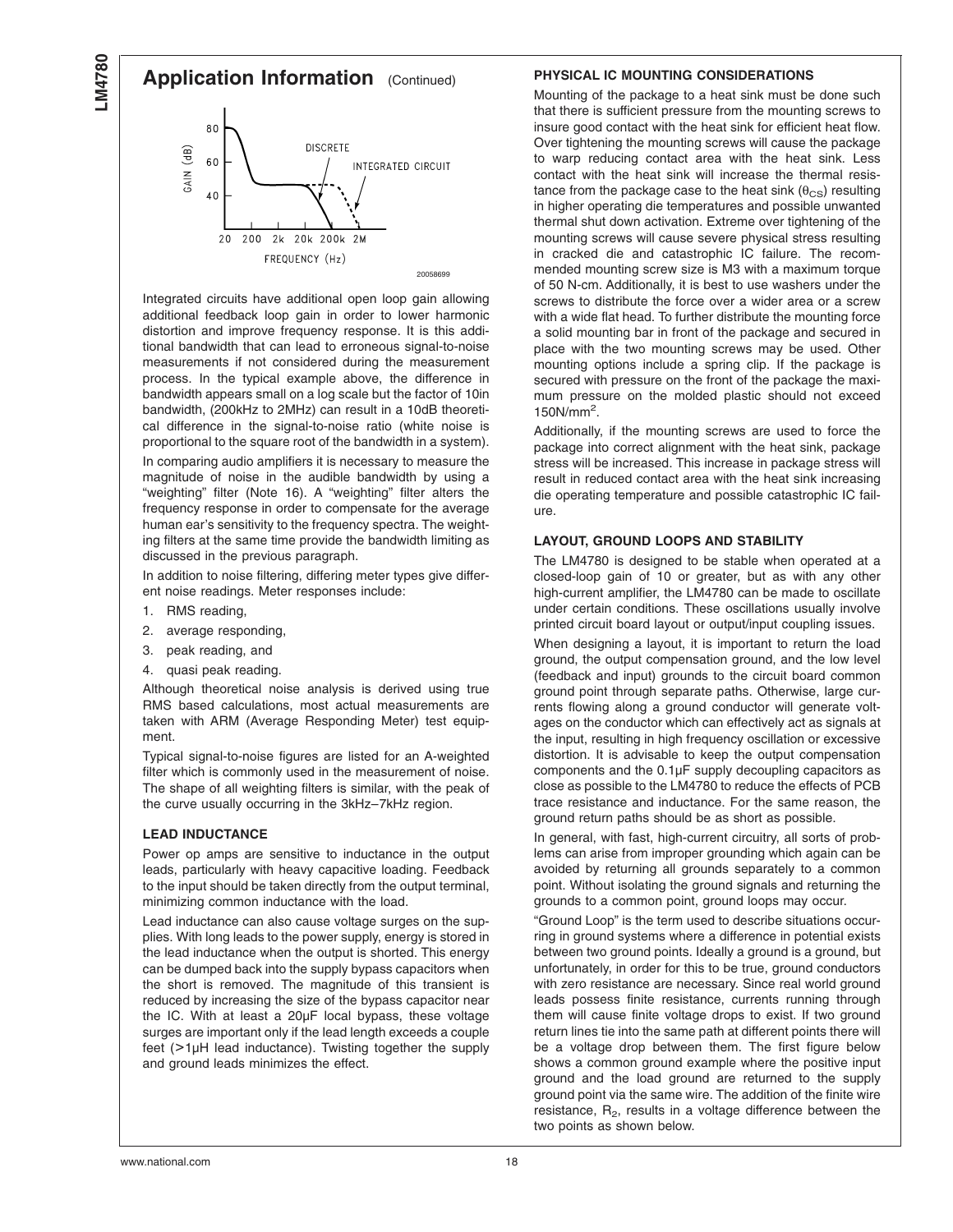



The load current I<sub>I</sub> will be much larger than input bias current  $I<sub>1</sub>$ , thus  $V<sub>1</sub>$  will follow the output voltage directly, i.e. in phase. Therefore the voltage appearing at the non-inverting input is effectively positive feedback and the circuit may oscillate. If there was only one device to worry about then the values of  $R_1$  and  $R_2$  would probably be small enough to be ignored; however, several devices normally comprise a total system. Any ground return of a separate device, whose output is in phase, can feedback in a similar manner and cause instabilities. Out of phase ground loops also are troublesome, causing unexpected gain and phase errors.

The solution to most ground loop problems is to always use a single-point ground system, although this is sometimes impractical. The third figure above is an example of a singlepoint ground system.

The single-point ground concept should be applied rigorously to all components and all circuits when possible. Violations of single-point grounding are most common among printed circuit board designs, since the circuit is surrounded by large ground areas which invite the temptation to run a device to the closest ground spot. As a final rule, make all ground returns low resistance and low inductance by using large wire and wide traces.

Occasionally, current in the output leads (which function as antennas) can be coupled through the air to the amplifier input, resulting in high-frequency oscillation. This normally happens when the source impedance is high or the input leads are long. The problem can be eliminated by placing a small capacitor,  $C_{C}$ , (on the order of 50pF to 500pF) across the LM4780 input terminals. Refer to the **External Components Description** section relating to component interaction with  $\mathrm{C_{f.}}$ 

#### **REACTIVE LOADING**

It is hard for most power amplifiers to drive highly capacitive loads very effectively and normally results in oscillations or ringing on the square wave response. If the output of the LM4780 is connected directly to a capacitor with no series resistance, the square wave response will exhibit ringing if the capacitance is greater than about 0.2µF. If highly capacitive loads are expected due to long speaker cables, a method commonly employed to protect amplifiers from low impedances at high frequencies is to couple to the load through a 10 $\Omega$  resistor in parallel with a 0.7 $\mu$ H inductor. The inductor-resistor combination as shown in the *[Figure 5](#page-6-0)* isolates the feedback amplifier from the load by providing high output impedance at high frequencies thus allowing the 10 $\Omega$ resistor to decouple the capacitive load and reduce the Q of the series resonant circuit. The LR combination also provides low output impedance at low frequencies thus shorting out the 10Ω resistor and allowing the amplifier to drive the series RC load (large capacitive load due to long speaker cables) directly.

#### **INVERTING AMPLIFIER APPLICATION**

The inverting amplifier configuration may be used instead of the more common non-inverting amplifier configuration shown in *[Figure 1](#page-0-0)*. The inverting amplifier can have better THD+N performance and eliminates the need for a large capacitor (Ci) reducing cost and space requirements. The values show in *[Figure 6](#page-19-0)* are only one example of an amplifier with a gain of 20V/V (Gain =  $-R_f/R_i$ ). For different resistor values, the value of  $R_B$  should be eqaul to the parallel combination of  $R_f$  and Ri.

If the DC blocking input capacitor  $(C_{IN})$  is used as shown, the lower -3dB point is found using Equation (8) as discussed in the **Proper Selection of External Components** section.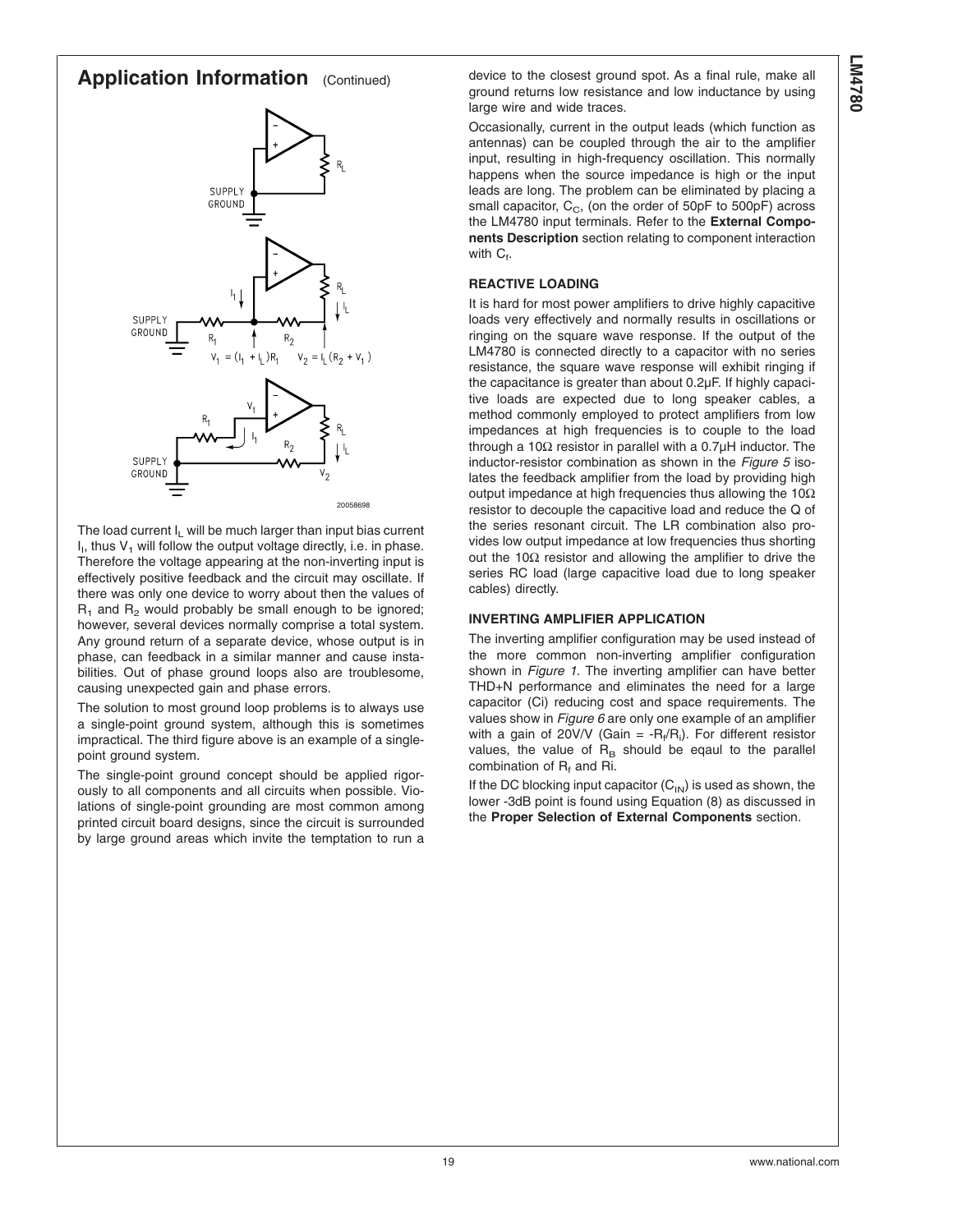<span id="page-19-0"></span>**LM4780**



**FIGURE 6. Inverting Amplifier Application Circuit**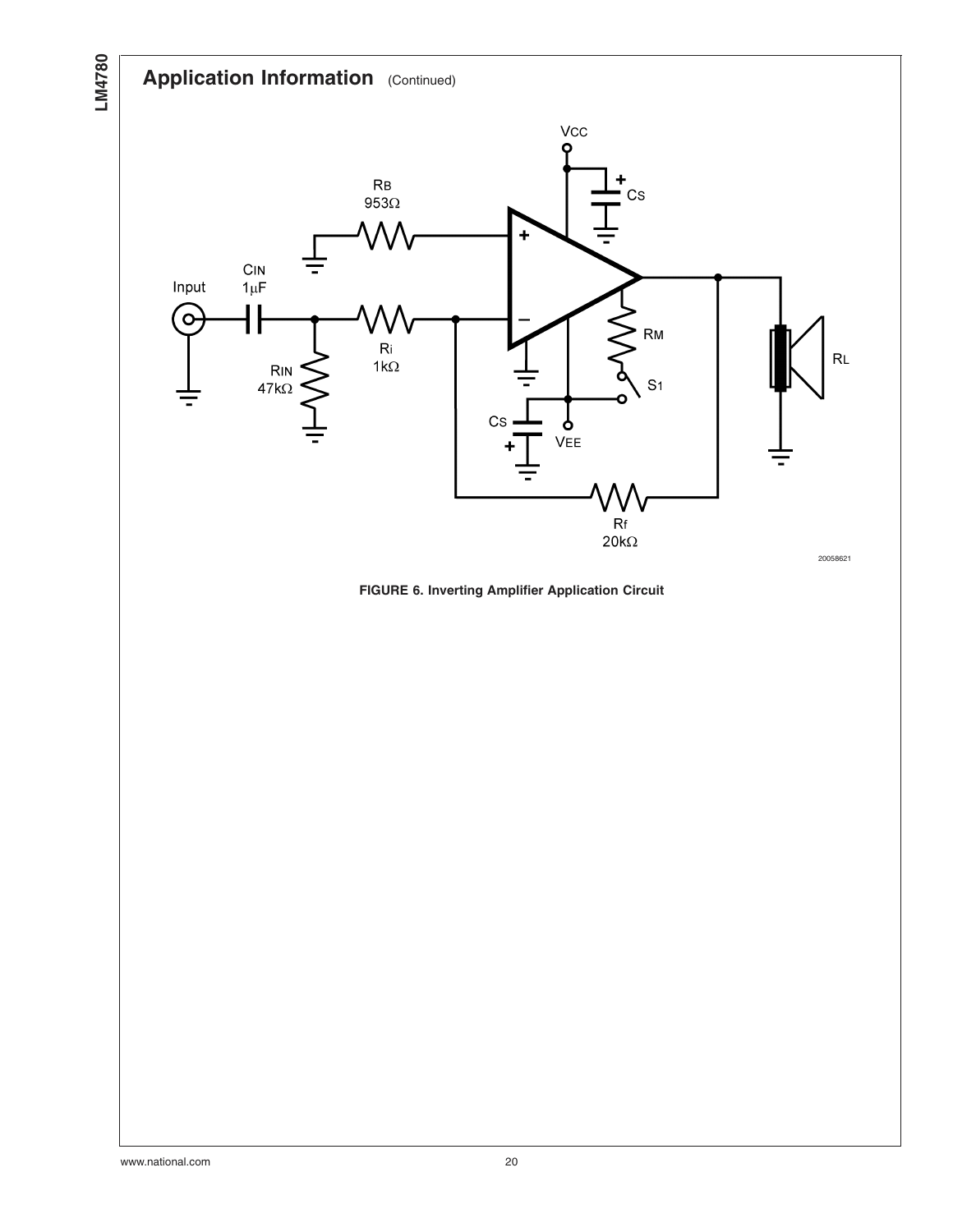

**FIGURE 7. Reference PCB Schematic**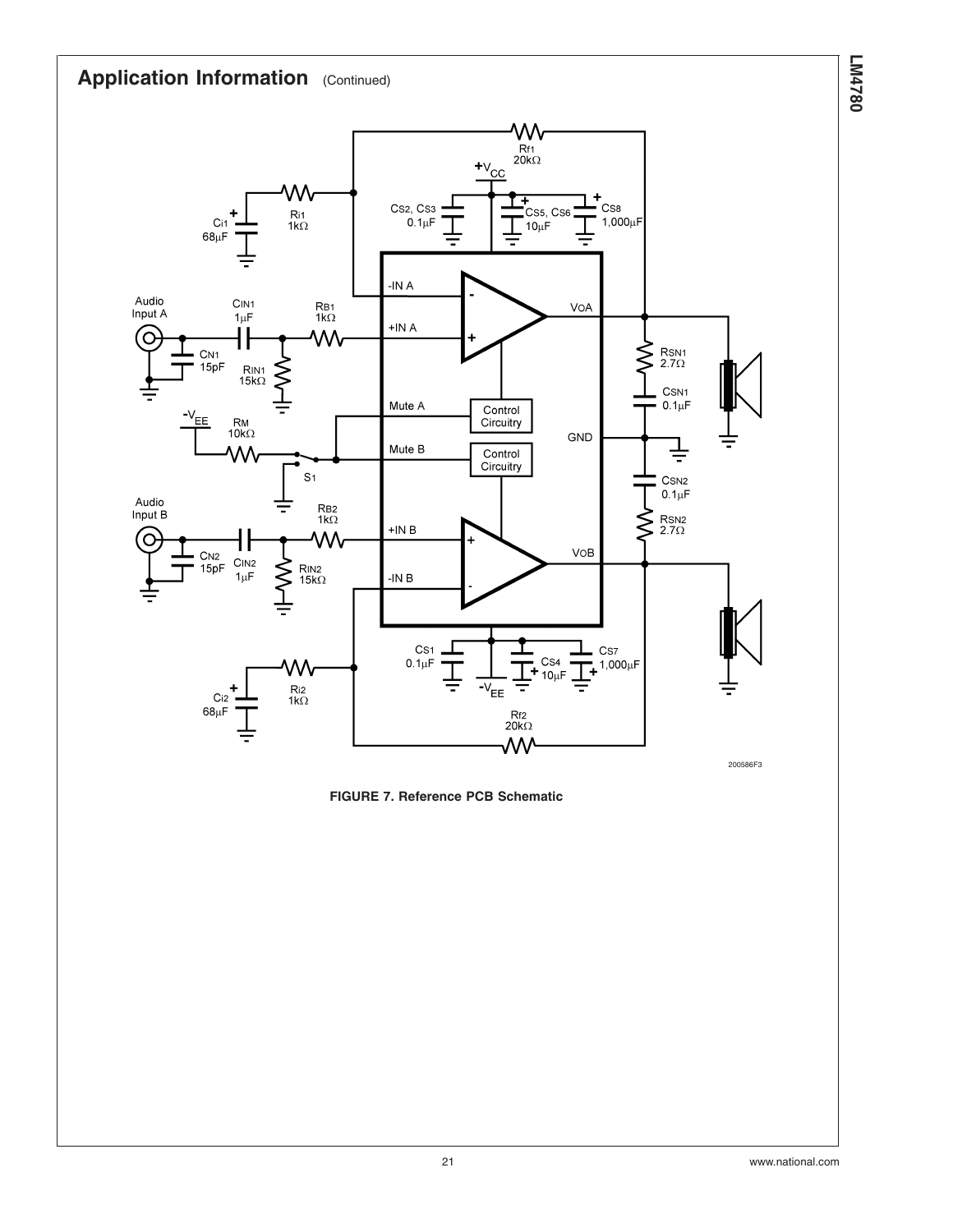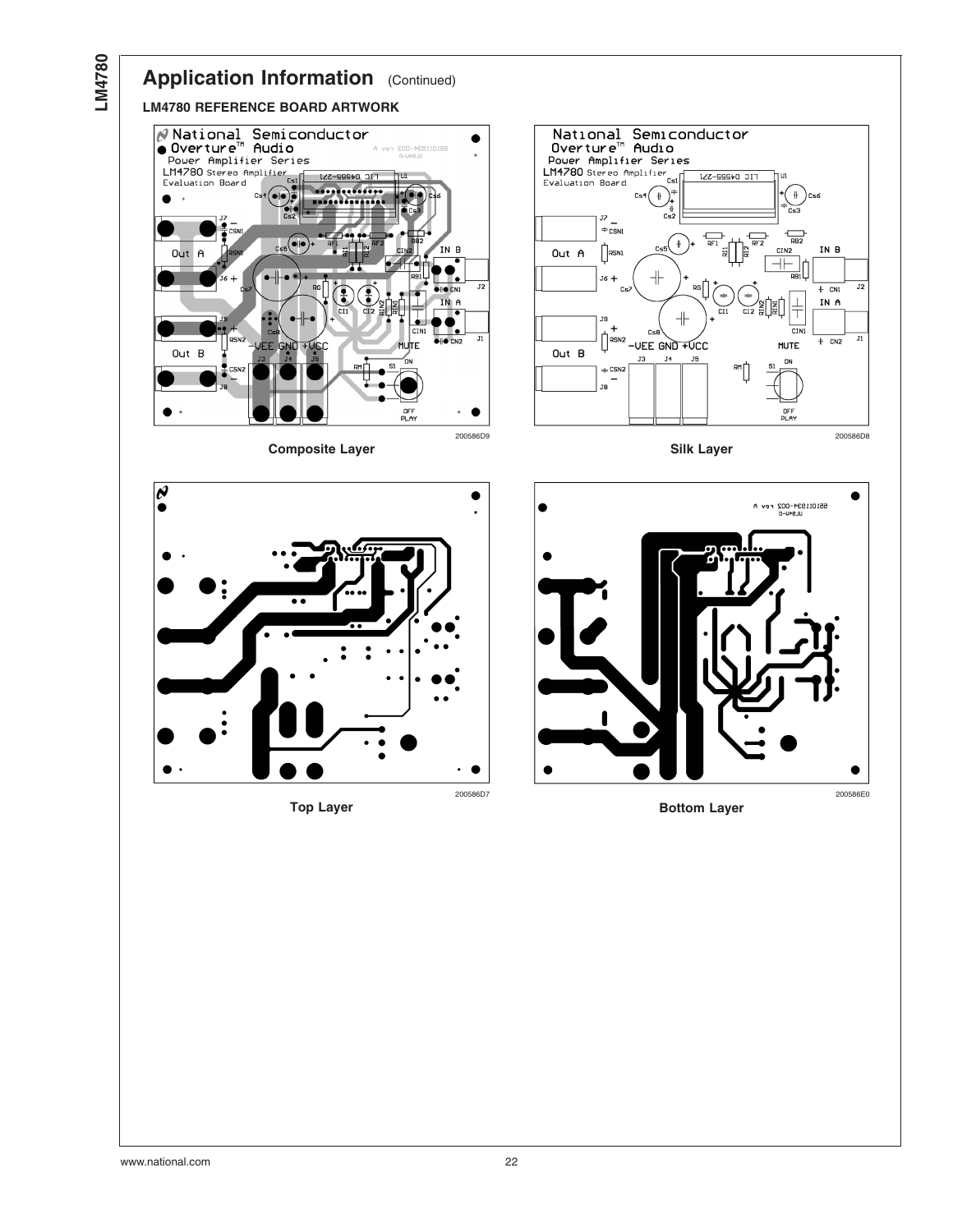## **BILL OF MATERIALS FOR REFERENCE PCB**

| Symbol                                                               | <b>Value</b> | <b>Tolerance</b> | <b>Type/Description</b>     | <b>Comment</b> |
|----------------------------------------------------------------------|--------------|------------------|-----------------------------|----------------|
| $R_{IN1}$ , $R_{IN2}$                                                | $15k\Omega$  | 5%               | $1/4$ Watt                  |                |
| $R_{B1}$ , $R_{B2}$                                                  | $1k\Omega$   | $1\%$            | $1/4$ Watt                  |                |
| $R_{F1}$ , $R_{F2}$                                                  | $20k\Omega$  | $1\%$            | $1/4$ Watt                  |                |
| $R_{i1}$ , $R_{i2}$                                                  | $1k\Omega$   | 1%               | $1/4$ Watt                  |                |
| $R_{SN1}$ , $R_{SN2}$ ,                                              | $2.7\Omega$  | 5%               | $1/4$ Watt                  |                |
| $R_G$                                                                | $2.7\Omega$  | 5%               | 1/4 Watt                    |                |
| $R_{M}$                                                              | $10k\Omega$  | 5%               | $1/4$ Watt                  |                |
| $CIN1$ , $CIN2$                                                      | $1 \mu F$    | 10%              | Metallized Polyester Film   |                |
| $C_{i1}$ , $C_{i2}$ ,                                                | $68\mu F$    | 20%              | Electrolytic Radial / 50V   |                |
| $C_{SN1}$ , $C_{SN2}$                                                | $0.1\mu F$   | 20%              | <b>Monolithic Ceramic</b>   |                |
| $C_{N1}$ , $C_{N2}$                                                  | 15pF         | 20%              | Monolithic Ceramic          |                |
| $\text{C}_{\text{S1}},\,\text{C}_{\text{S2}},\,\text{C}_{\text{S3}}$ | $0.1\mu F$   | 20%              | <b>Monolithic Ceramic</b>   |                |
| $C_{S4}$ , $C_{S5}$ , $C_{S6}$                                       | $10\mu F$    | 20%              | Electrolytic Radial / 50V   |                |
| $C_{S7}$ , $C_{S8}$                                                  | 1,000µF      | 20%              | Electrolytic Radial / 50V   |                |
| $S_1$                                                                |              |                  | SPDT (on-on) Switch         |                |
| $J_1, J_2$                                                           |              |                  | Non-Switched PC Mount RCA   |                |
|                                                                      |              |                  | Jack                        |                |
| $J_4, J_7, J_8$                                                      |              |                  | PCB Banana Jack - BLACK     |                |
| $J_3$ , $J_5$ , $J_6$ , $J_9$                                        |              |                  | PCB Banana Jack - RED       |                |
| $U_1$                                                                |              |                  | 27 lead TO-220 Power Socket |                |
|                                                                      |              |                  | with push lever release or  |                |
|                                                                      |              |                  | <b>LM4780 IC</b>            |                |